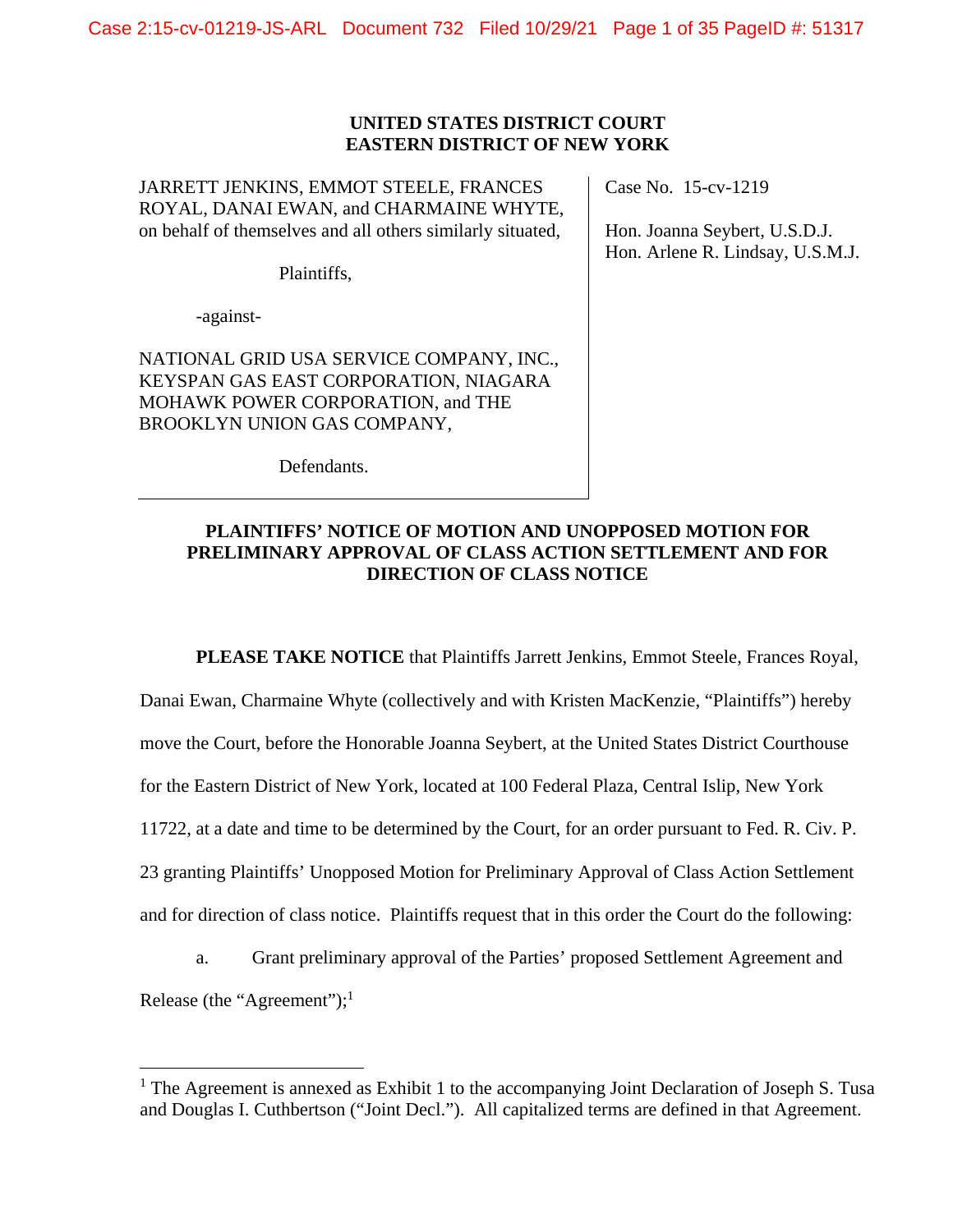b. Find that it is likely to certify, for settlement purposes, the Settlement Class, pursuant to Fed. R. Civ. P.  $23(a)$ , (b)(3) and (e);

c. Appoint Plaintiffs as Class Representatives representing the Settlement Class;

d. Appoint Tusa P.C. and Lieff Cabraser Heimann & Bernstein, LLP as Class Counsel for the Settlement Class;

e. Approve the Parties' proposed Notice Plan, including the proposed forms of notice, and direct that notice be disseminated pursuant to such Notice Plan and Fed. R. Civ. P.  $23(c)$  and (e)(1);

f. Appoint Angeion Group, LLC ("Angeion") as Claims Administrator for the Settlement and direct it to carry out the duties and responsibilities of the Claims Administrator specified in the Agreement;

g. Set deadlines for Settlement Class Members to request exclusion from the Settlement, to object to the Settlement, and submit claims for Settlement Payments;

h. Stay all non-Settlement-related proceedings in this lawsuit pending final approval of the Settlement; and

i. Schedule a Final Approval Hearing and certain other dates in connection with the final approval of the Settlement pursuant to Fed. R. Civ. P. 23(e)(2).

This motion is supported by the accompanying *Memorandum of Law* and the Joint Declaration of Joseph S. Tusa and Douglas I. Cuthbertson filed herewith, the argument of counsel, all papers and records on file in this matter, and such other matters as the Court may consider.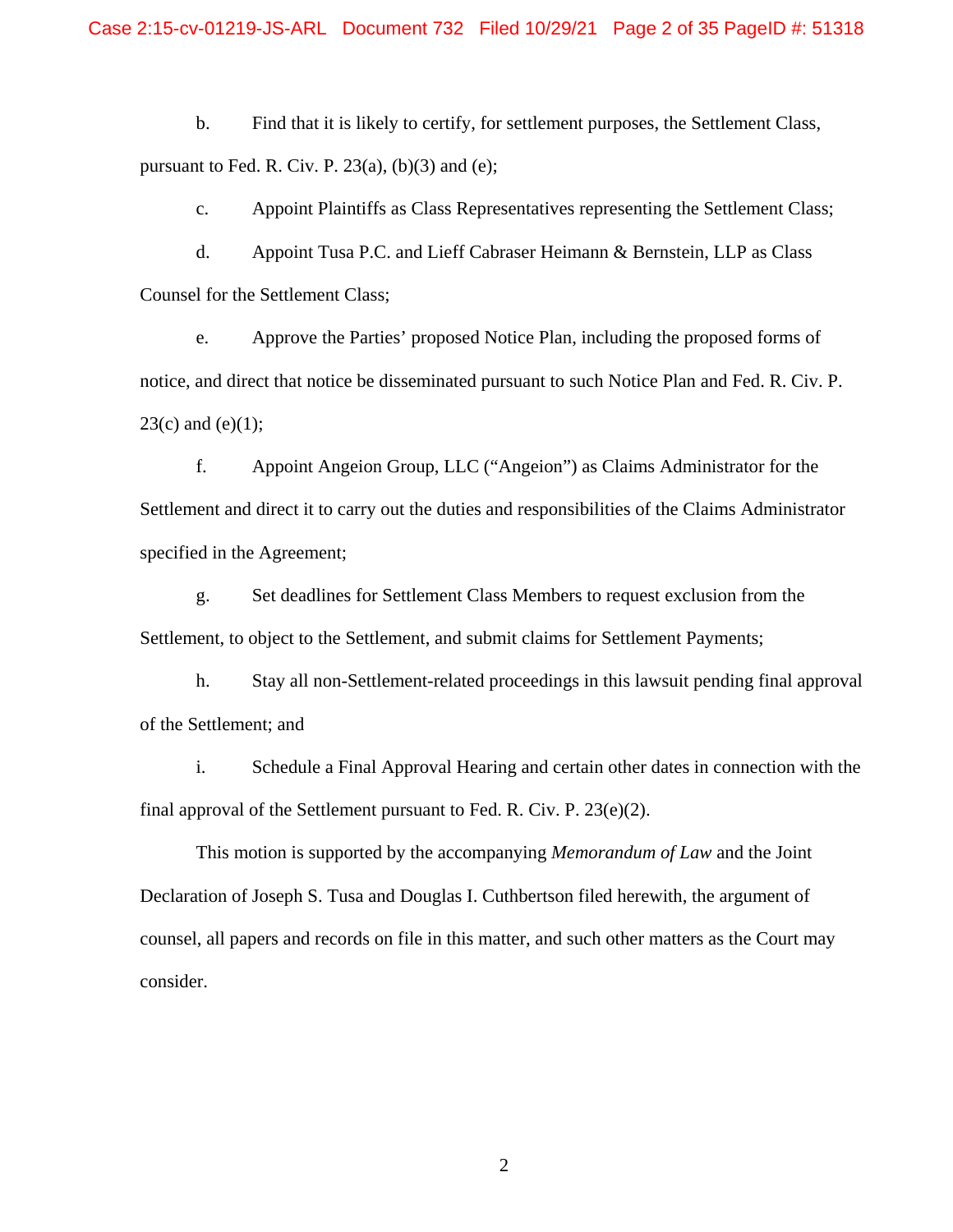As discussed in the accompanying *Memorandum of Law*, the requested relief is

appropriate because the Settlement satisfies the standards for preliminary approval and for

direction of class notice under Fed. R. Civ. P. 23(c) and (e)(1).

Dated: October 29, 2021 Respectfully submitted,

By: \_\_*/s/ Jonathan D. Selbin* Jonathan D. Selbin

LIEFF CABRASER HEIMANN & BERNSTEIN, LLP Jonathan D. Selbin Email: jselbin@lchb.com Douglas I. Cuthbertson Email: dcuthbertson@lchb.com John T. Nicolaou Email: jnicolaou@lchb.com Avery S. Halfon Email: ahalfon@lchb.com 250 Hudson Street, 8th Floor New York, NY 10013-1413 Telephone: (212) 355-9500

LIEFF CABRASER HEIMANN & BERNSTEIN, LLP Daniel M. Hutchinson (*pro hac vice*) Email: dhutchinson@lchb.com 275 Battery Street, 29th Floor San Francisco, CA 94111-3339

TUSA P.C. Joseph S. Tusa Email: joseph.tusapc@gmail.com 55000 Main Road, 2nd Fl. P.O. Box 566 Southold, NY 1197 Telephone: (631) 407-5100

Telephone: (415) 956-1000

*Attorneys for Plaintiffs and Proposed Class Counsel*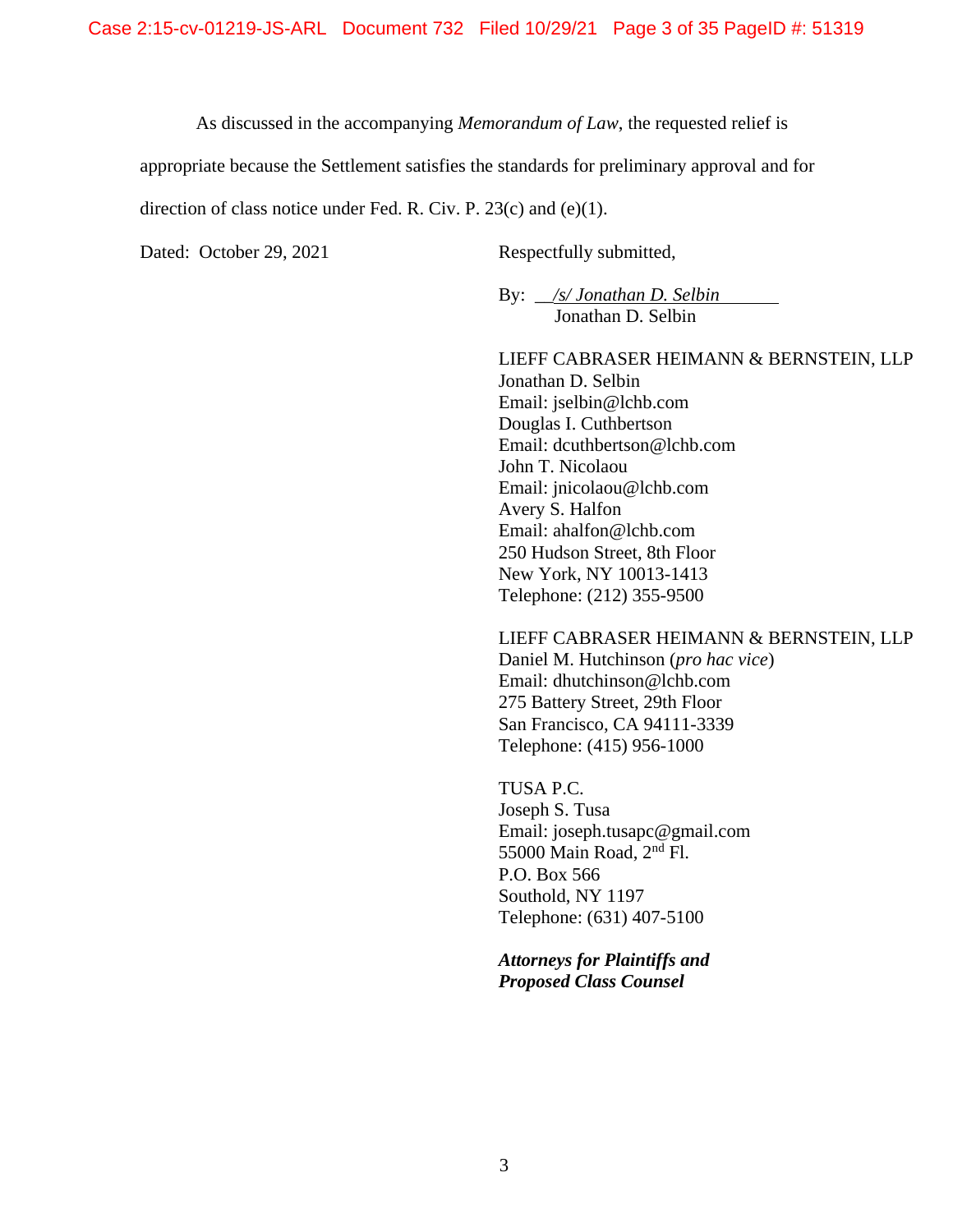Case 2:15-cv-01219-JS-ARL Document 732 Filed 10/29/21 Page 4 of 35 PageID #: 51320

# **UNITED STATES DISTRICT COURT EASTERN DISTRICT OF NEW YORK**

JARRETT JENKINS, EMMOT STEELE, FRANCES ROYAL, DANAI EWAN, and CHARMAINE WHYTE, on behalf of themselves and all others similarly situated,

Plaintiffs,

-against-

NATIONAL GRID USA SERVICE COMPANY, INC., KEYSPAN GAS EAST CORPORATION, NIAGARA MOHAWK POWER CORPORATION, and THE BROOKLYN UNION GAS COMPANY,

Defendants.

Case No. 15-cv-1219

Hon. Joanna Seybert, U.S.D.J. Hon. Arlene R. Lindsay, U.S.M.J.

# **PLAINTIFFS' MEMORANDUM OF LAW IN SUPPORT OF UNOPPOSED MOTION FOR PRELIMINARY APPROVAL OF CLASS ACTION SETTLEMENT AND FOR DIRECTION OF CLASS NOTICE**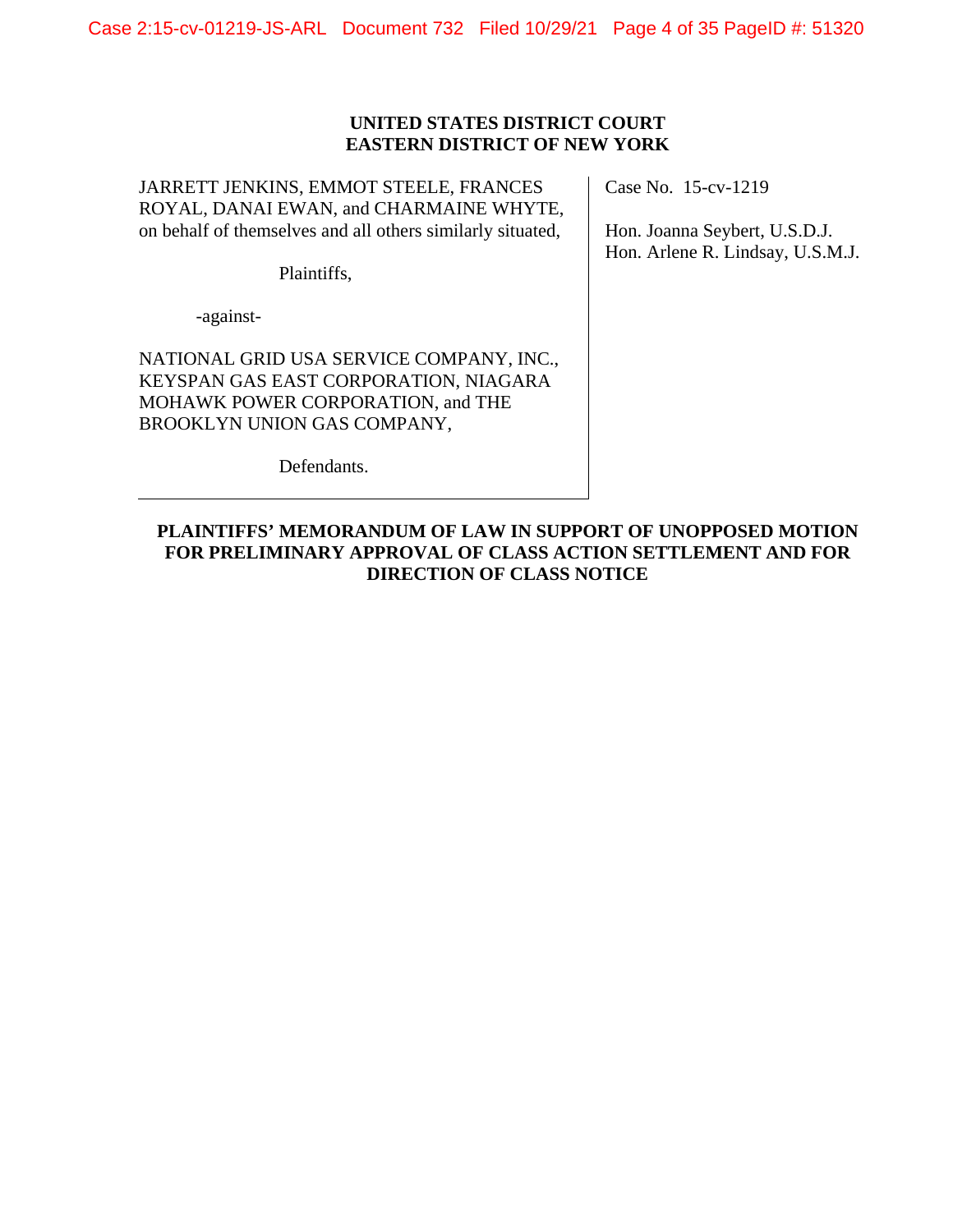# **TABLE OF CONTENTS**

|                |           |                                                                                                                                                  | Page |  |
|----------------|-----------|--------------------------------------------------------------------------------------------------------------------------------------------------|------|--|
|                |           |                                                                                                                                                  |      |  |
| Ι.             |           |                                                                                                                                                  |      |  |
|                | A.        |                                                                                                                                                  |      |  |
|                | <b>B.</b> |                                                                                                                                                  |      |  |
|                | C.        | The Enormous Scope and Contentious History of Discovery 3                                                                                        |      |  |
|                | D.        |                                                                                                                                                  |      |  |
|                | E.        |                                                                                                                                                  |      |  |
| II.            |           |                                                                                                                                                  |      |  |
|                | A.        |                                                                                                                                                  |      |  |
|                | <b>B.</b> |                                                                                                                                                  |      |  |
|                |           | National Grid Will Pay \$38.5 Million Into a Non-Reversionary<br>1.                                                                              |      |  |
|                |           | National Grid Will Implement Policies and Procedures to Ensure<br>2.                                                                             |      |  |
|                | C.        |                                                                                                                                                  |      |  |
|                | D.        |                                                                                                                                                  |      |  |
|                | E.        |                                                                                                                                                  |      |  |
|                | F.        | Class Members Will Release Their Collections-Related TCPA Claims. 9                                                                              |      |  |
|                |           |                                                                                                                                                  |      |  |
| $\mathbf{I}$ . |           |                                                                                                                                                  |      |  |
| II.            |           |                                                                                                                                                  |      |  |
|                | A.        | Plaintiffs and Class Counsel Zealously Represented the Class (Fed. R. Civ.                                                                       |      |  |
|                | <b>B.</b> | The Settlement Is the Product of Arm's-Length Negotiations by<br>Experienced Counsel and Is Informed by Extensive Discovery and                  |      |  |
|                | C.        | The Settlement Represents a Strong Result for the Settlement Class,<br>Particularly Given the Substantial Risk and Challenges They Face (Fed. R. |      |  |
|                | D.        | The Settlement Treats Settlement Class Members Equitably (Fed. R. Civ.                                                                           |      |  |
|                | Ε.        | The Additional Rule 23(e) Factors Support Granting Preliminary Approval17                                                                        |      |  |
| III.           |           | The Court Should Hold That It will Likely Certify the Settlement Class.  18                                                                      |      |  |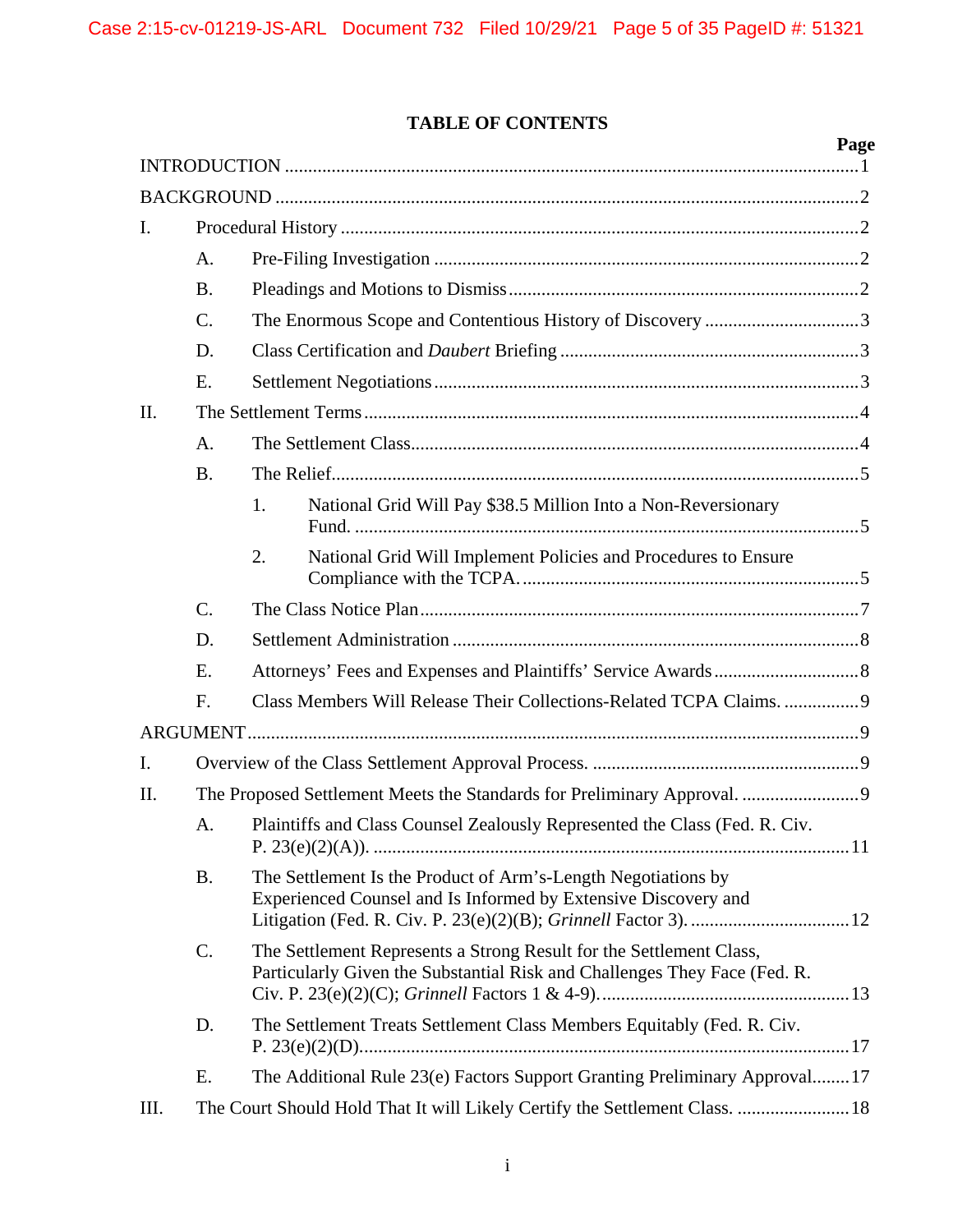|     | Α.        |    |                                                                        |  |
|-----|-----------|----|------------------------------------------------------------------------|--|
|     |           | 1. |                                                                        |  |
|     |           | 2. |                                                                        |  |
|     |           | 3. |                                                                        |  |
|     |           | 4. |                                                                        |  |
|     | <b>B.</b> |    |                                                                        |  |
|     |           | 1. |                                                                        |  |
|     |           | 2. |                                                                        |  |
| IV. |           |    |                                                                        |  |
| V.  |           |    | The Court Should Schedule a Final Approval Hearing and Related Dates24 |  |
|     |           |    |                                                                        |  |
|     |           |    |                                                                        |  |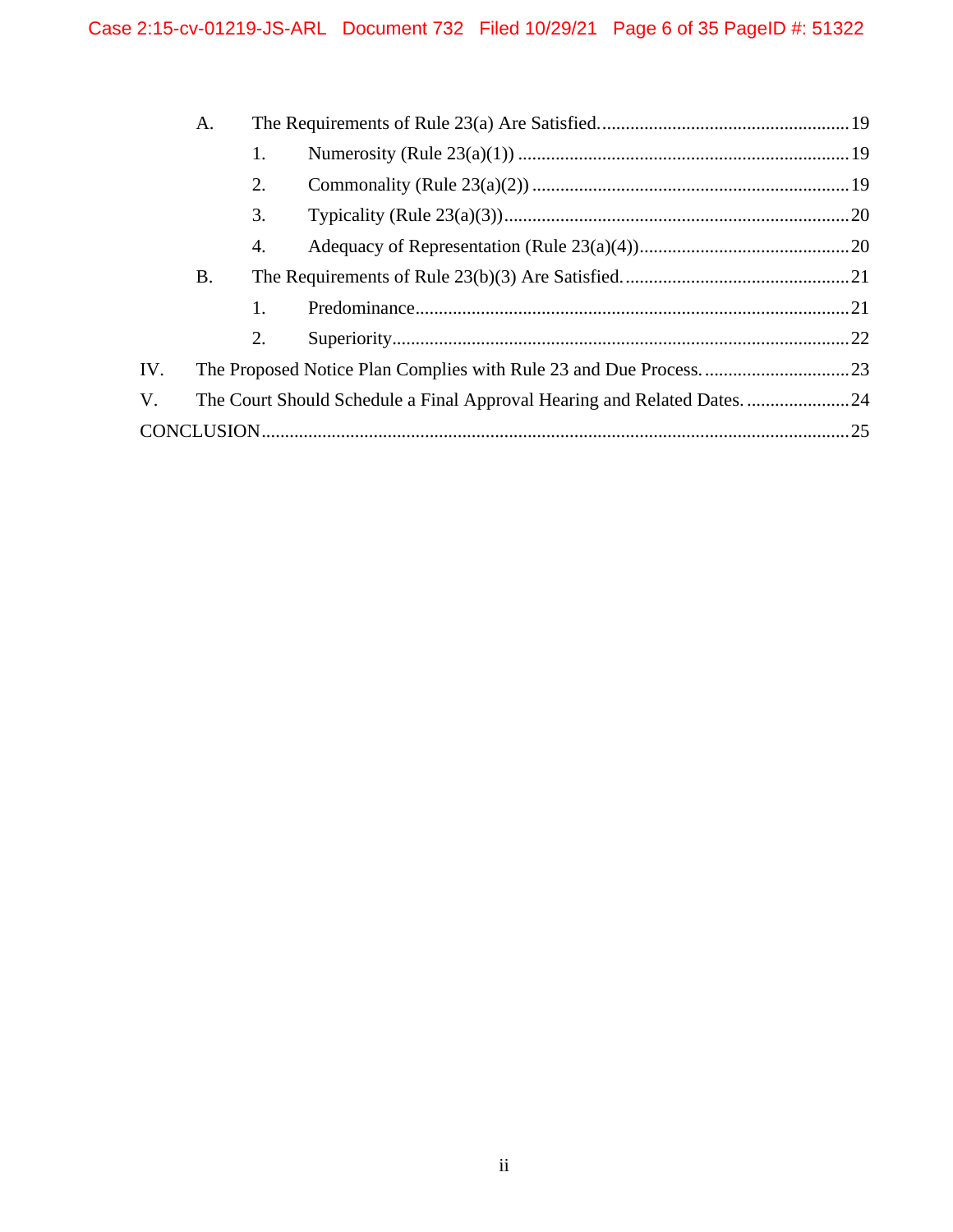# **TABLE OF AUTHORITIES**

# **Page**

| <b>Cases</b>                                                                    |
|---------------------------------------------------------------------------------|
| Amchem Prods., Inc. v. Windsor,                                                 |
|                                                                                 |
| Babcock v. C. Tech Collections, Inc.,                                           |
|                                                                                 |
| Barr v. Am. Ass'n of Pol. Consultants, Inc.,                                    |
|                                                                                 |
| Berni v. Barilla S.p.A.,                                                        |
|                                                                                 |
| Brown v. DirecTV,                                                               |
|                                                                                 |
| Chen v. XpresSpa at Terminal 4 JFK LLC,                                         |
|                                                                                 |
| City of Detroit v. Grinnell Corp.,                                              |
|                                                                                 |
| Consolidated Rail Corp. v. Town of Hyde Park,                                   |
|                                                                                 |
| Cymbalista v. Jpmorgan Chase Bank, N.A.,                                        |
| No. 20-cv-456 (RPK)(LB), 2021 U.S. Dist. LEXIS 99093 (E.D.N.Y. May 25, 2021) 18 |
| Denney v. Deutsche Bank AG,                                                     |
|                                                                                 |
| Elkind v. Revlon Consumer Prods. Corp.,                                         |
| No. 14-cv-2484(JS)(AKT), 2017 U.S. WL 1169552 (E.D.N.Y. Mar. 29, 2017)  12      |
| George v. Shamrock Saloon II, LLC,                                              |
| No. 17-cv-6663(RA)(SLC), 2021 WL 3188314 (S.D.N.Y. July 28, 2021) 15            |
| Gross v. Wash. Mut. Bank, F.A.,                                                 |
|                                                                                 |
| Hasemann v. Gerber Prod. Co.,                                                   |
|                                                                                 |
| In re Cablevision Consumer Litig.,                                              |
| No. 10-cv-4992(JS)(AKT), 2014 WL 1330546 (E.D.N.Y. Mar. 31, 2014)  18, 19       |
| In re Flag Telecom Holdings, Ltd. Sec. Litig.,                                  |
| 574 F.3d 29 (2d Cir. 2009)<br>$\dots 20$                                        |
| In re Giant Interactive Grp., Inc. Sec. Litig.,                                 |
|                                                                                 |
| In re GSE Bonds Antitrust Litig.,                                               |
|                                                                                 |
| In re Marsh ERISA Litig.,                                                       |
|                                                                                 |
| In re Namenda Direct Purchaser Antitrust Litig.,                                |
|                                                                                 |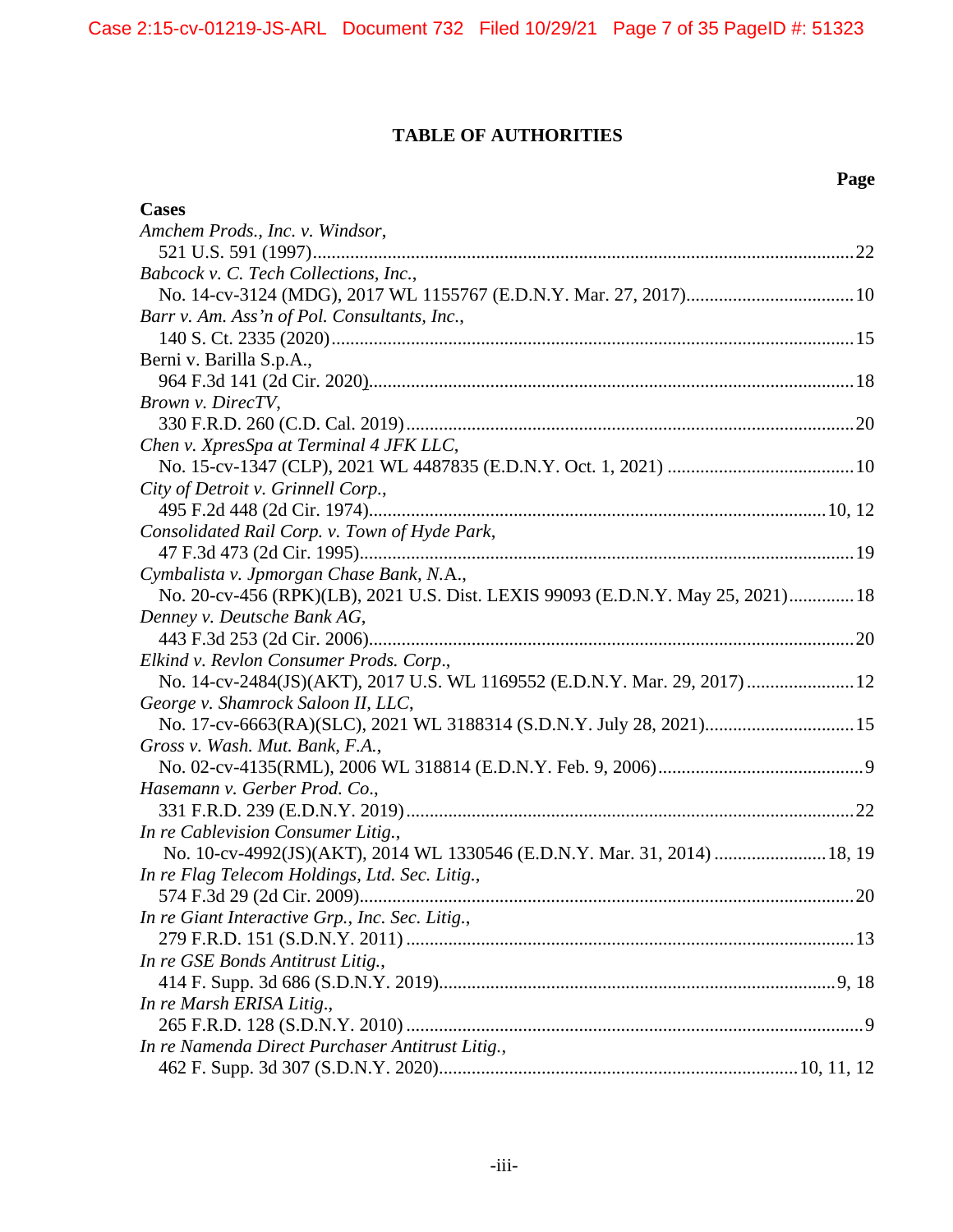# **TABLE OF AUTHORITIES (continued)**

|                                                                                  | Page |
|----------------------------------------------------------------------------------|------|
| In re PaineWebber Ltd. P'ships Litig.,                                           |      |
|                                                                                  |      |
| In re Payment Card Interchange Fee & Merch. Disc. Antitrust Litig.,              |      |
| No. 05MD1720MKBJO, 2019 WL 6875472 (E.D.N.Y. Dec. 16, 2019)  18                  |      |
| In re Petrobras Sec. Litig.,                                                     |      |
|                                                                                  |      |
| In re Prudential Sec. Inc. Ltd. Partnerships Litig.,                             |      |
|                                                                                  |      |
| In re U.S. Foodservice Inc. Pricing Litig.,                                      |      |
|                                                                                  |      |
| Kindle v. Dejana,                                                                |      |
|                                                                                  |      |
| Krakauer v. Dish Network, L.L.C.,                                                |      |
|                                                                                  |      |
| Kron v. Grand Bahama Cruise Line, LLC,                                           |      |
|                                                                                  |      |
| Lavigne v. First Community Bancshares, Inc.,                                     |      |
|                                                                                  |      |
| Marshall v. Deutsche Post DHL,                                                   |      |
|                                                                                  |      |
| Robidoux v. Celani,                                                              |      |
|                                                                                  |      |
| Rosenfeld v. Lenich,                                                             |      |
| No. 18-cv-6720(NGG)(PK), 2021 U.S. Dist. LEXIS 26950 (E.D.N.Y. Feb. 4, 2021)  18 |      |
| Sandoe v. Bos. Sci. Corp.,                                                       |      |
|                                                                                  |      |
| Shahriar v. Smith & Wollensky Rest. Grp., Inc.,                                  |      |
|                                                                                  |      |
| Tomeo v. CitiGroup, Inc.,                                                        |      |
|                                                                                  |      |
| Tyson Foods, Inc. v. Bouaphakeo,                                                 |      |
|                                                                                  |      |
| Vasco v. Power Home Remodeling Group LLC,                                        |      |
|                                                                                  |      |
| Velez v. Majik Cleaning Serv., Inc.,                                             |      |
|                                                                                  |      |
| Victoria Perez v. Allstate Ins. Co.,                                             |      |
|                                                                                  |      |
| Wal-Mart Stores, Inc. v. Dukes,                                                  |      |
|                                                                                  |      |
| Wal-Mart Stores, Inc. v. Visa U.S.A. Inc.,                                       |      |
|                                                                                  |      |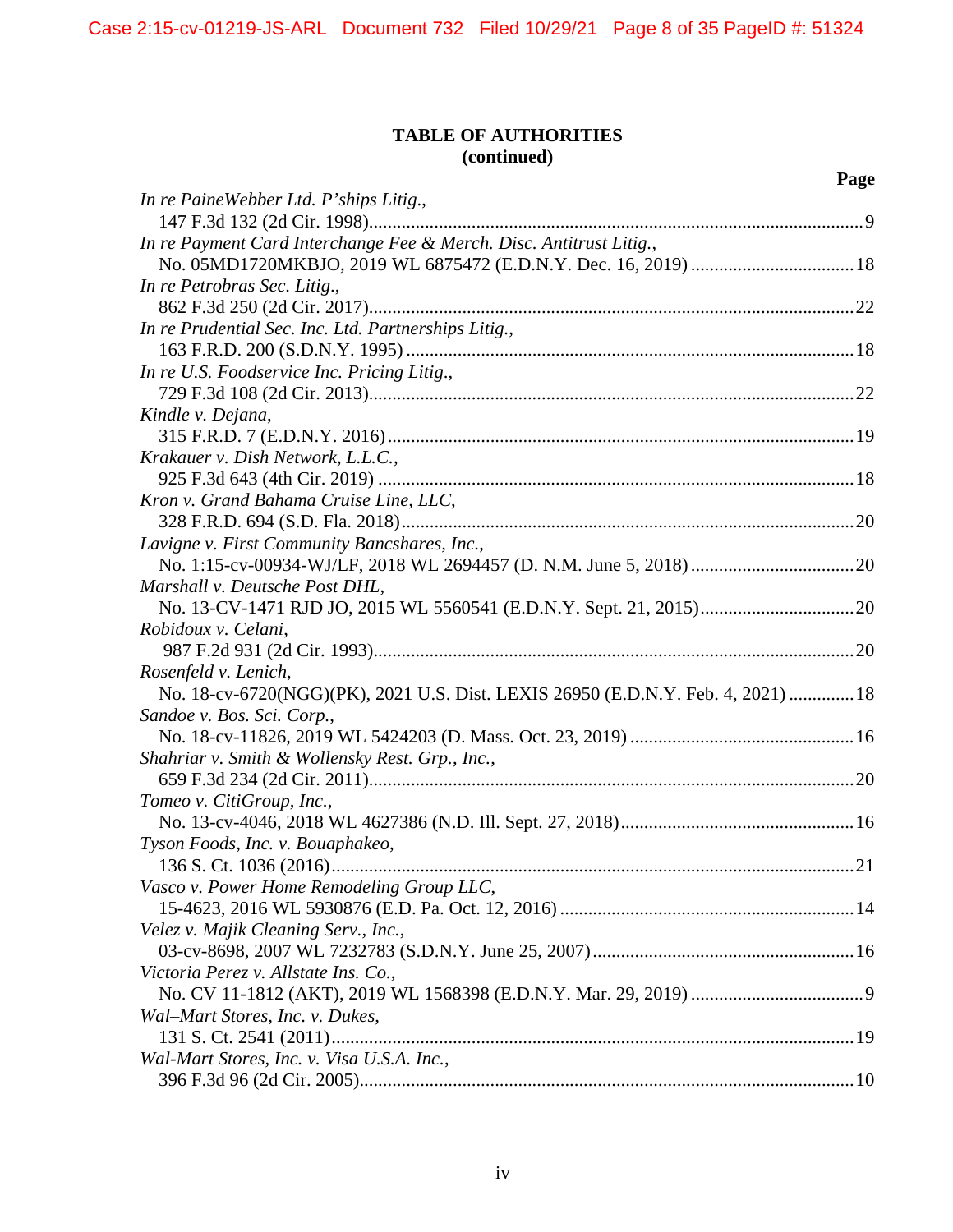# **TABLE OF AUTHORITIES** (continued)

Page

| Zyburo v. NCSPlus, Inc.,                    |  |
|---------------------------------------------|--|
|                                             |  |
| <b>Statutes</b>                             |  |
|                                             |  |
| Telephone Consumer Protection Act ("TCPA"), |  |
|                                             |  |
| <b>Rules</b>                                |  |
|                                             |  |
|                                             |  |
|                                             |  |
|                                             |  |
|                                             |  |
|                                             |  |
|                                             |  |
| <b>Treatises</b>                            |  |
|                                             |  |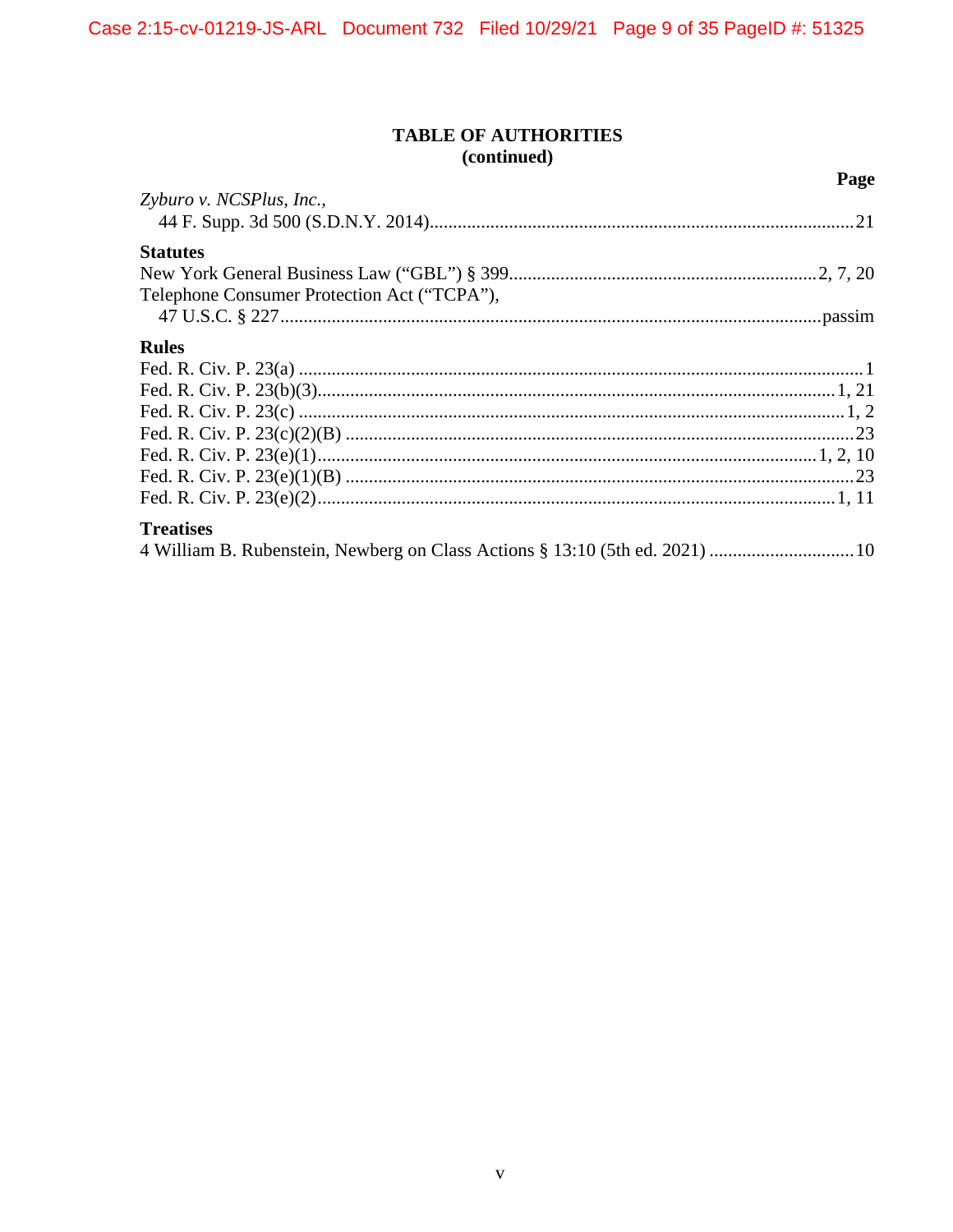#### **INTRODUCTION**

After more than six years of extremely hard-fought litigation, plaintiffs Jarrett Jenkins, Emmot Steele, Frances Royal, Danai Ewan, Charmaine Whyte, and Kristin MacKenzie (collectively, "Plaintiffs") respectfully move the Court for preliminary approval of the Settlement reached with defendants National Grid USA Service Company, Inc., KeySpan Gas East Corporation, Niagara Mohawk Power Corporation and The Brooklyn Union Gas Company (the defendants in this Action), and Massachusetts Electric Company, the Narragansett Electric Company, Boston Gas Company, and Nantucket Electric Company (collectively, "National Grid"). The Settlement resolves this Action entirely,<sup>2</sup> which alleges that National Grid called Plaintiffs and Settlement Class Members on their cell phones in violation of the Telephone Consumer Protection Act ("TCPA"), 47 U.S.C. § 227(b)(1)(A).

The Settlement requires National Grid to pay \$38,500,000 into a common fund (the "Settlement Fund"), from which Settlement Class Members who file timely and valid Claim Forms will receive a *pro rata* cash payment. None of the Settlement Fund will revert back to National Grid. In addition, National Grid will implement significant and extensive policies and procedures designed to ensure that it complies with the TCPA and to make it easier for National Grid's new, current, and former customers to prevent National Grid from robo-calling them.

Plaintiffs and their counsel litigated this matter extensively for over six years. After an extensive pre-filing investigation and filing this Action, Plaintiffs survived multiple rounds of motions to dismiss, engaged in comprehensive discovery and discovery-related motion practice, worked with experts and briefed related *Daubert* motions and fully briefed class certification. With full knowledge of all relevant facts, the Parties participated in multiple mediation sessions

 $\overline{a}$ 

<sup>2</sup> Final approval of the Settlement would also dismiss the related *Mackenzie* Action (*MacKenzie. v. National Grid USA Serv. Co., Inc.*, E.D.N.Y. No. 19-cv-1916) challenging identical National Grid calling practices, and join Ms. MacKenzie to this Action. *See* Agreement § 15.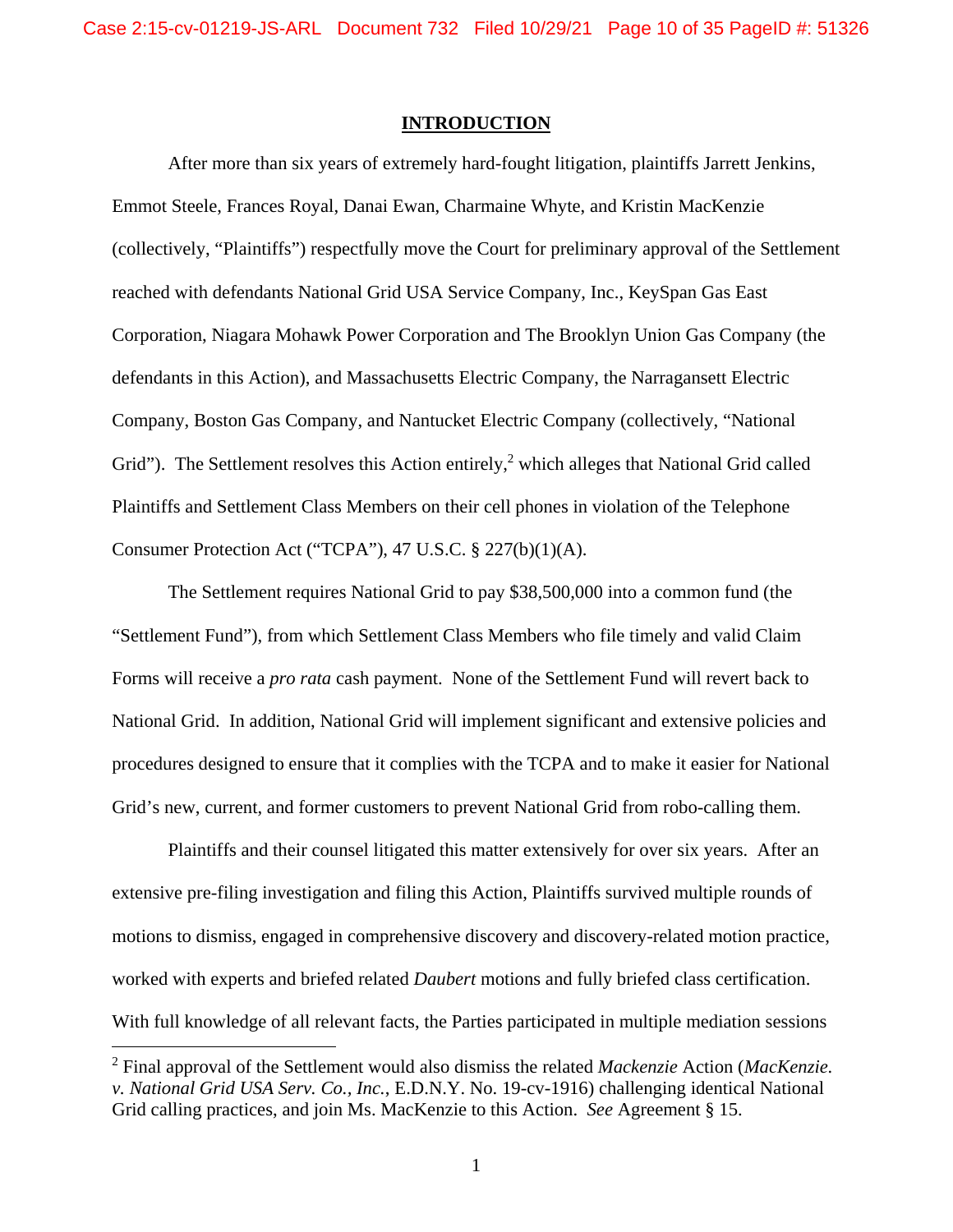with the Honorable Wayne Andersen (Ret.) of JAMS. The Settlement came about only after multiple all-day mediation sessions and weeks of continued negotiation by phone and video with Judge Anderson before the Parties reached an agreement in principle. After that, the Parties negotiated the Settlement terms for months, requiring an additional mediation with Judge Andersen to resolve several outstanding areas of disagreement.

Plaintiffs seek preliminary approval of the Settlement, a holding that the Court will likely certify the Settlement Class, and approval to send notice to the Settlement Class describing the Settlement and an opportunity to claim, opt-out, object, or otherwise be heard. The Settlement satisfies all criteria for preliminary approval.

#### **BACKGROUND**

# **I. Procedural History**

## **A. Pre-Filing Investigation**

For months before filing the initial complaint in this Action, Class Counsel thoroughly investigated the legal and factual bases for potential claims against National Grid for violations of the TCPA and New York General Business Law ("GBL") § 399-p. Joint Decl., ¶¶ 32-34.

#### **B. Pleadings and Motions to Dismiss**

Plaintiff Jarrett Jenkins initiated this action on March 9, 2015. *See* Dkt. 1. Subsequent amended complaints added four additional named Plaintiffs. The over-700 docket entries in this case reflect the Parties' significant motion practice, including six motions to dismiss Plaintiffs' claims. *See* Joint Decl., ¶¶ 35-49. Following that motion practice, Plaintiffs filed the operative *Third Amended Class Action Complaint* on August 29, 2018. *See* Dkts. 440, 442. National Grid filed its Answer on September 12, 2018. *See* Dkt. 448.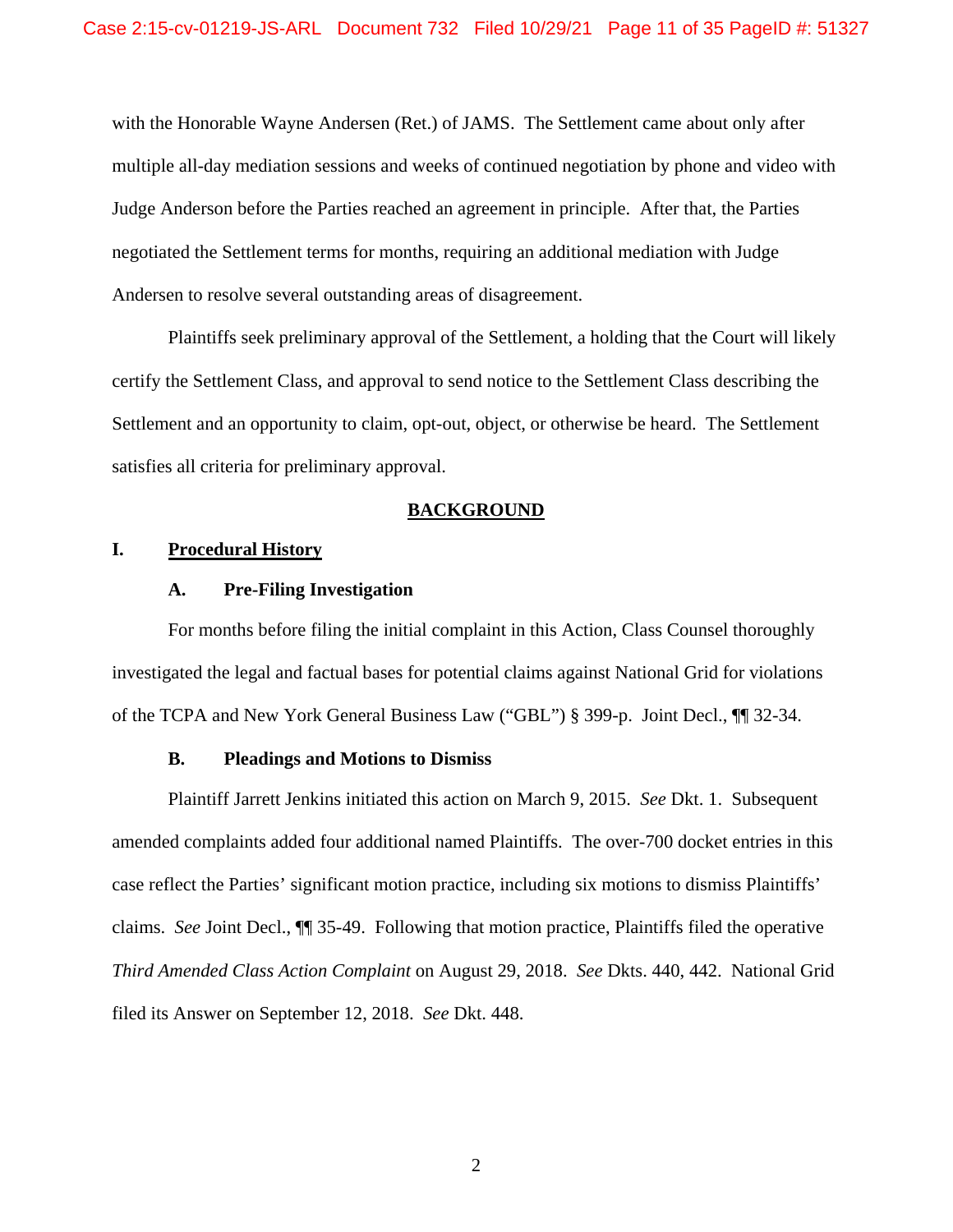# **C. The Enormous Scope and Contentious History of Discovery**

Discovery in this case was contested and extensive. Over more than five years, discovery

included the following (set forth in more detail in the Joint Declaration, ¶¶ 55-92):

- $\bullet$  the production and review of over 100,000 documents (aside from data);
- the production, review, and analysis of well over 400 million lines of data related to National Grid call campaigns;
- more than two dozen sets of requests for production, requests for admission, and interrogatories exchanged between the Parties;
- subpoenas to and related discovery from more than 50 third parties;
- Class Counsel taking 38 depositions;
- six expert reports and four expert declarations; and
- approximately 50 discovery-related motions, including motions to compel document production, to protect from production, to stay discovery, and for preclusion/sanctions (filed by Plaintiffs)

### **D. Class Certification and** *Daubert* **Briefing**

On July 31, 2019, Plaintiffs moved for class certification, supported by the expert report

of Anya Verkhovskaya. *See* Dkts. 592, 647-51. National Grid opposed class certification,

supported by two expert reports, four expert declarations and multiple employee declarations.

Dkts. 627, 652-69. Plaintiffs' reply was supported by two additional expert reports from Ms.

Verkhovskaya and DeLiang Wang, Ph.D. *See* Dkts. 639, 670-73. The Parties filed multiple

*Daubert* motions to strike each other's expert reports. *See* Dkts. 674, 676, 687.

## **E. Settlement Negotiations**

The Parties agreed to mediate only after the class certification and *Daubert* motions were fully-briefed. Dkt. 726. After two all-day mediations before Judge Wayne R. Andersen (Ret.) in May 2021, the Parties reached an impasse. *See* Dkt. 727. The Parties nonetheless continued to communicate with Judge Andersen, and mediated again on June 29, 2021, which ended without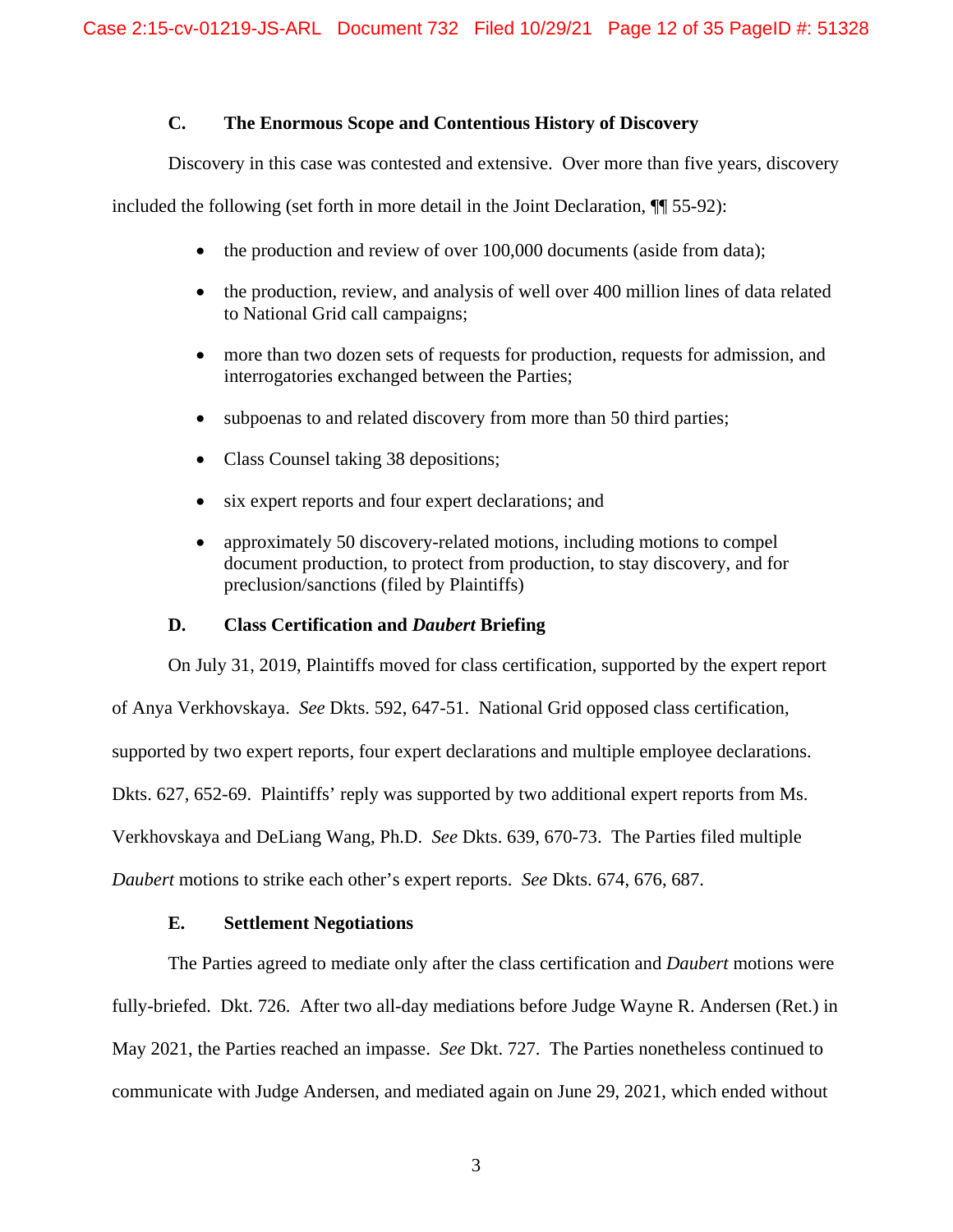resolution. Joint Decl., ¶ 112*.* Over the following weeks, the Parties continued to negotiate through Judge Andersen. *Id.*, ¶ 113. On July 20, 2021, with the substantial assistance of Judge Andersen, the Parties reached an agreement in principle on the primary terms of a classwide settlement. *Id.*; Dkt. 729. Through early October 2021, the Parties negotiated the details of the Agreement and exhibits, participating in a final mediation with Judge Andersen on October 11 concerning two outstanding issues that the Parties could not resolve on their own. Joint Decl., ¶¶ 114-15. The Parties resolved those issues with Judge Andersen's assistance and thereafter completed their negotiations and executed the Agreement as of October 29, 2021. *Id.*, **¶** 115-

117.

# **II. The Settlement Terms**

### **A. The Settlement Class**

The Agreement provides for class certification under Rule 23(a) and (b)(3), for settlement

purposes only, of a "Settlement Class," defined as:

All persons residing in the United States who, from March 9, 2011 until October 29, 2021, received a telephone call on a cellular telephone using a prerecorded message or artificial voice concerning: (1) the payment or status of a current or past National Grid utility bill or account; (2) an "important matter" concerning a current or past National Grid utility bill or account; (3) a disconnect notice concerning a current or past National Grid utility account; (4) an invitation from National Grid to attend a Customer Assistance Expo or to meet with or speak to the National Grid Consumer Advocacy group, National Grid Consumer Advocate, or National Grid Credit Department; or (5) a statement about the availability of a government assistance program, such as the Home Energy Assistance Program (HEAP), for paying invoices for a National Grid utility account. "National Grid" includes utilities operating in New York as KeySpan Gas East Corporation, The Brooklyn Union Gas Company, Niagara Mohawk Power Corporation; in Massachusetts as Boston Gas Company, Colonial Gas Company (now part of Boston Gas), Massachusetts Electric Company, Nantucket Electric Company; and in Rhode Island as The Narragansett Electric Company. The Settlement Class excludes (1) officers, directors and employees of National Grid as well as any outside counsel representing National Grid in this litigation; (2) any judge to whom this case is assigned, along with his or her staff, and (3) immediate family of any individual excluded by (1) or (2).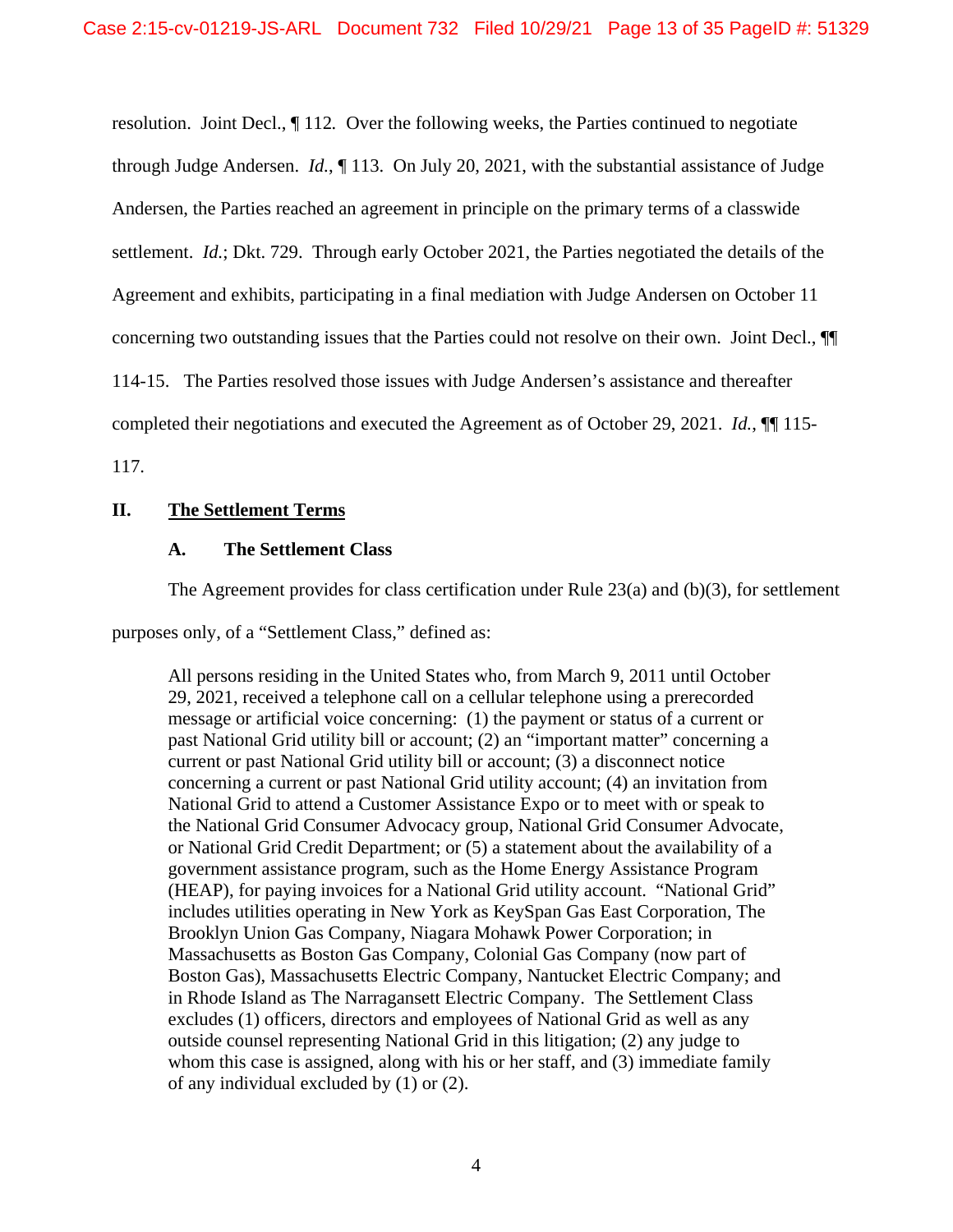*Id.*, ¶ 2.30.

 $\overline{a}$ 

## **B. The Relief**

National Grid will provide both monetary relief and non-monetary relief (*i.e*., policy and practice changes) to benefit Settlement Class Members if the Court approves the Settlement.

## 1. National Grid Will Pay \$38.5 Million Into a Non-Reversionary Fund.

National Grid will pay \$38.5 million cash into a Settlement Fund for the benefit of the Settlement Class, none of which will revert to National Grid, if the Court approves the Settlement. *Id.*, ¶ 4.01. Each Settlement Class Member who does not timely request exclusion will be entitled to submit a Claim Form for a *pro rata* share of the Net Settlement Fund (*i.e*., the \$38.5 million Settlement Fund minus Settlement Costs (notice and administration costs, Courtapproved Class Counsel attorneys' fees and costs, Plaintiff service awards, and any payment of taxes for interest earned on the Settlement Fund)). *Id.*, ¶¶ 2.31, 5.01, 6.01, 7.03, 9.02, 9.03, 16.02. The Claims Administrator will distribute Settlement Class Member Payments upon the Effective Date. *Id.*, ¶¶ 7.04, 9.04.

# 2. National Grid Will Implement Policies and Procedures to Ensure Compliance with the TCPA.

The Settlement also includes non-monetary consideration designed to stop the conduct at the heart of this litigation—and that significantly benefits the Settlement Class. Specifically, upon final approval, National Grid will implement the following policies and practices:<sup>3</sup> **Number 1**: National Grid will ask customers opening new utility accounts during a live interaction for consent to send Automated Collection Calls to their cell phones, and will also allow customers opening accounts online to designate that National Grid and its Vendors may not place Automated Collection Calls to their cell phone numbers. *See id.*, ¶ 4.06(a)(i)-(ii).

<sup>&</sup>lt;sup>3</sup> National Grid will confirm to Class Counsel in writing that it has complied with items one to nine below. *See id.*, ¶ 4.08.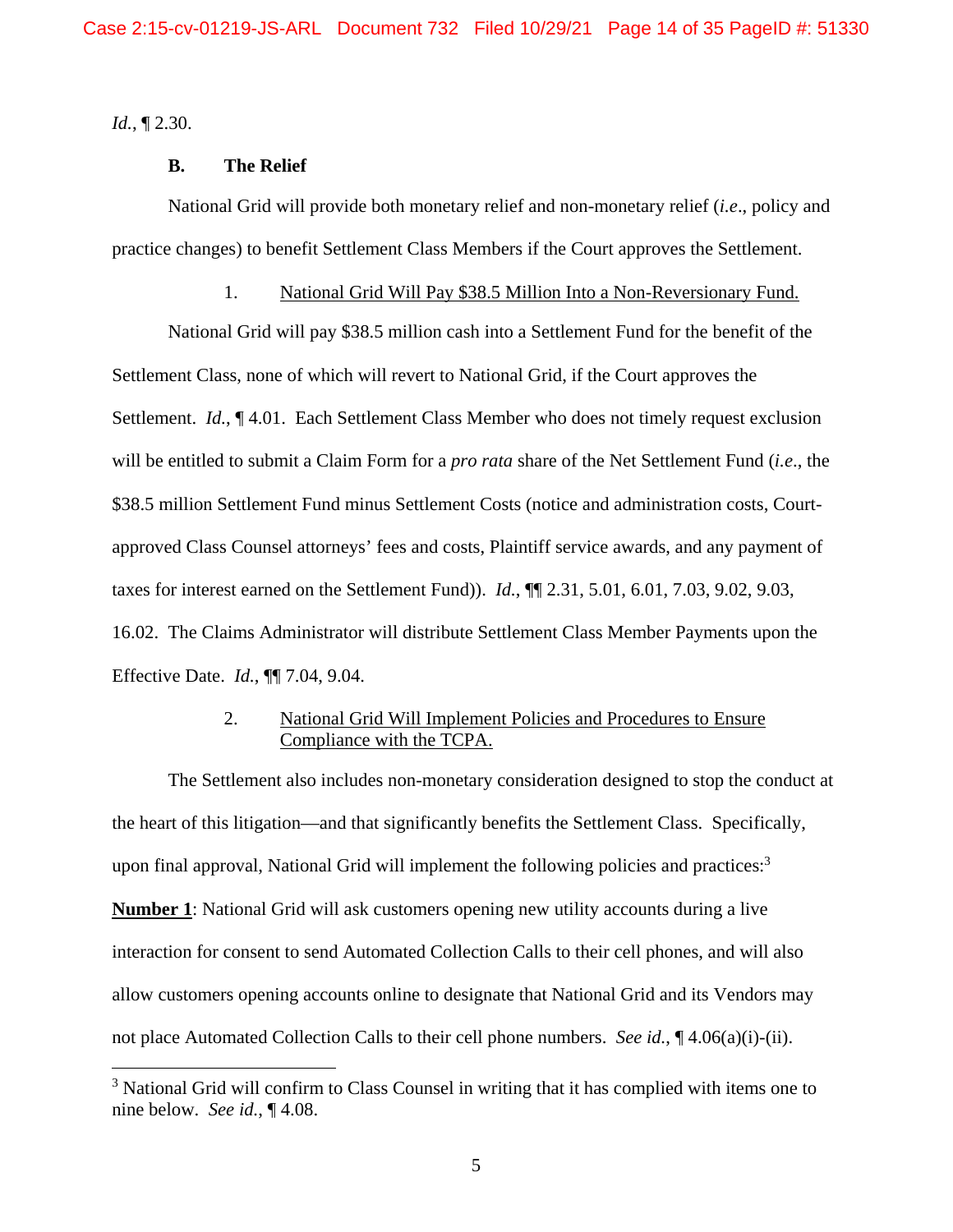**Number 2**: National Grid will ask current customers providing an updated cell number during a live interaction for consent to send Automated Collection Calls to that number, and otherwise stop sending Automated Collection Calls to any cell phone number after a customer indicates (live or online) a lack of consent for Automated Collection Calls or that it is a wrong number. *Id.*,  $\P$  4.06(a)(iii)-(vi).

**Number 3**: National Grid will modify its customer billing systems, and any new billing system(s), to save the customer designations made in numbers (1) and (2) above. *Id.*,  $\P$  4.06(a). National Grid will not place Automated Collection Calls to the designated cell phone numbers unless a customer provides explicit new consent. *Id.*, ¶ 4.06(b)-(d).

**Number 4**: National Grid will notify its Third-Party Debt Collection Agencies of no consent/wrong number designations by National Grid's customers and require that those Debt Collection Agencies do not send Automated Collection Calls to those customers' designated cellular phone numbers. *Id.*, ¶ 4.06(e)(i).

**Number 5**: National Grid will require its Third-Party Debt Collection Agencies to report back any do-not-call or wrong number designations they receive from National Grid customers and National Grid will use that information to update its databases with the appropriate no-consent or wrong-number indicator. *Id.*, ¶ 4.06(e)(ii).

**Number 6**: National Grid will modify its Third-Party Debt Collection Agency agreements to reflect numbers (4) and (5) above. *Id.*,  $\P$  4.06(e)(iii).

**Number 7**: Should National Grid or its vendors in the future employ outbound IVM calling campaigns, with an option to "press" a number their telephones indicating a wrong number or removing consent to receive additional debt collection Automated Collection Calls, such designation must be honored by National Grid. *Id.*, ¶ 4.07.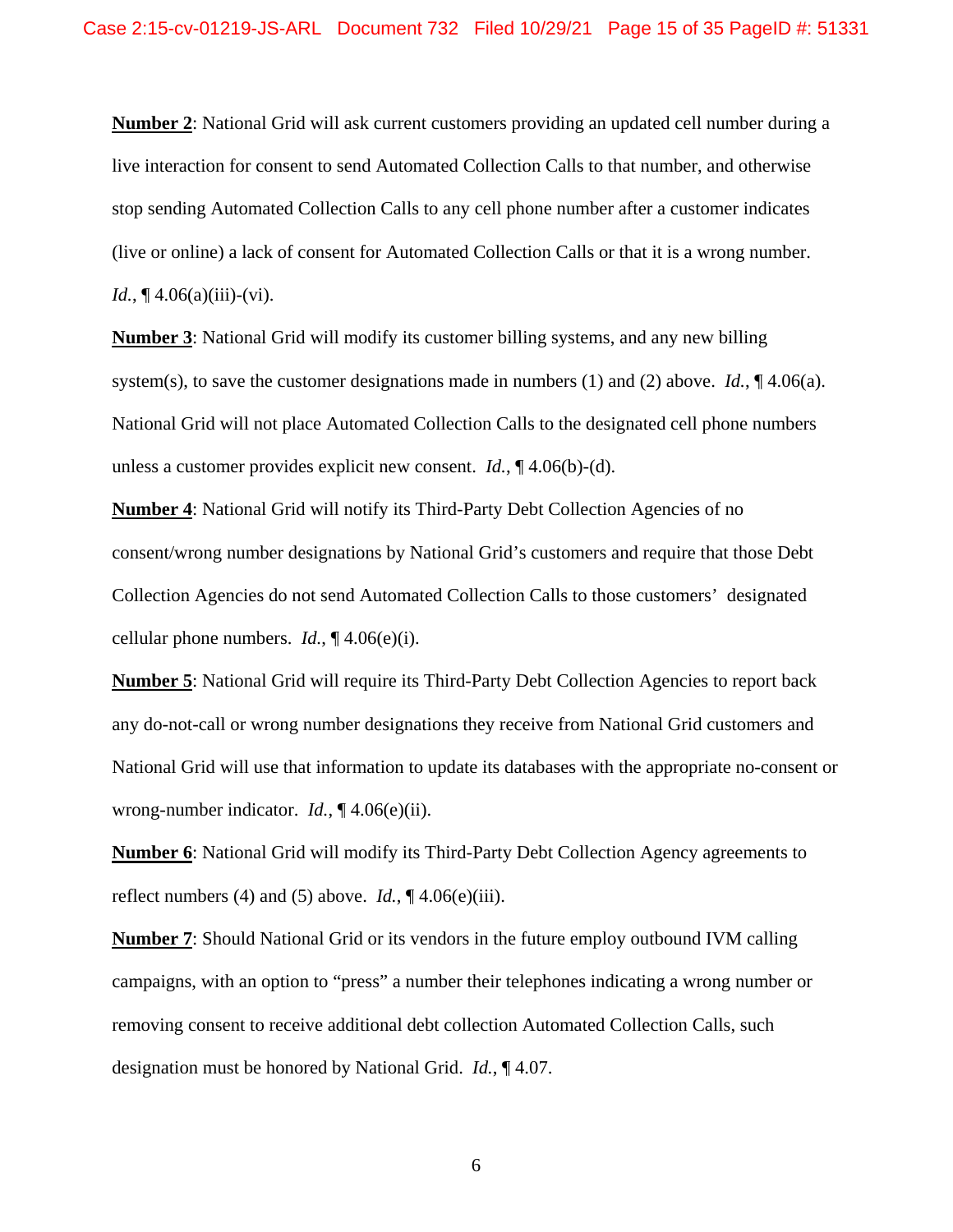**Number 8**: National Grid will develop written TCPA compliance procedures and training for its employees responsible for making outbound collection calls. *Id.*, ¶ 4.06(g).

**Number 9**: National Grid will ensure that all outbound prerecorded messages sent by its Credit and Collections dept. and Consumer Advocacy Group and its first-party calling Vendors to New York customers comply with GBL § 399-p(3). *Id.*, ¶ 4.06(f).

**Number 10**: National Grid will undertake an independent TCPA compliance review, and in its discretion adopt all reasonable recommendations resulting from that independent review. *Id.*, ¶ 4.05.

### **C. The Class Notice Plan**

The Settlement requires a comprehensive Notice Plan to the Settlement Class that requires the Parties' chosen settlement and claims administrator, Angeion Group, LLC ("Angeion" or "Claims Administrator"), to directly notify – via mail or email notice – all National Grid's current and former utility customers from January 1, 2006 to the present that can be identified with reasonable diligence. *See id.*, ¶¶ 7.01, 7.02, 8.02, 8.04; *see also* Declaration of Steven Weisbrot ("Weisbrot Decl."),  $\P$ [13-25 (describing the direct notice campaign).

In addition to the direct notice program, a long-form notice will be posted and available to the public in English and Spanish on a Settlement Website created and maintained by Angeion. *See* Agreement, ¶¶ 2.36, 7.05, 8.03. The website will also include important case dates, deadlines, and documents, including an electronic Claim Form that can be completed on the website itself. *See id.* Angeion will also publicize the Settlement in New York, Massachusetts, and Rhode Island via streaming radio (*e.g*., Pandora and iHeart radio) and social media platforms (*e.g*., Facebook and Instagram) by targeting Settlement Class Members based on their interests and geography. *See id.,* ¶ 8.07; Weisbrot Decl., ¶¶ 26-40, 42. The Notice Plan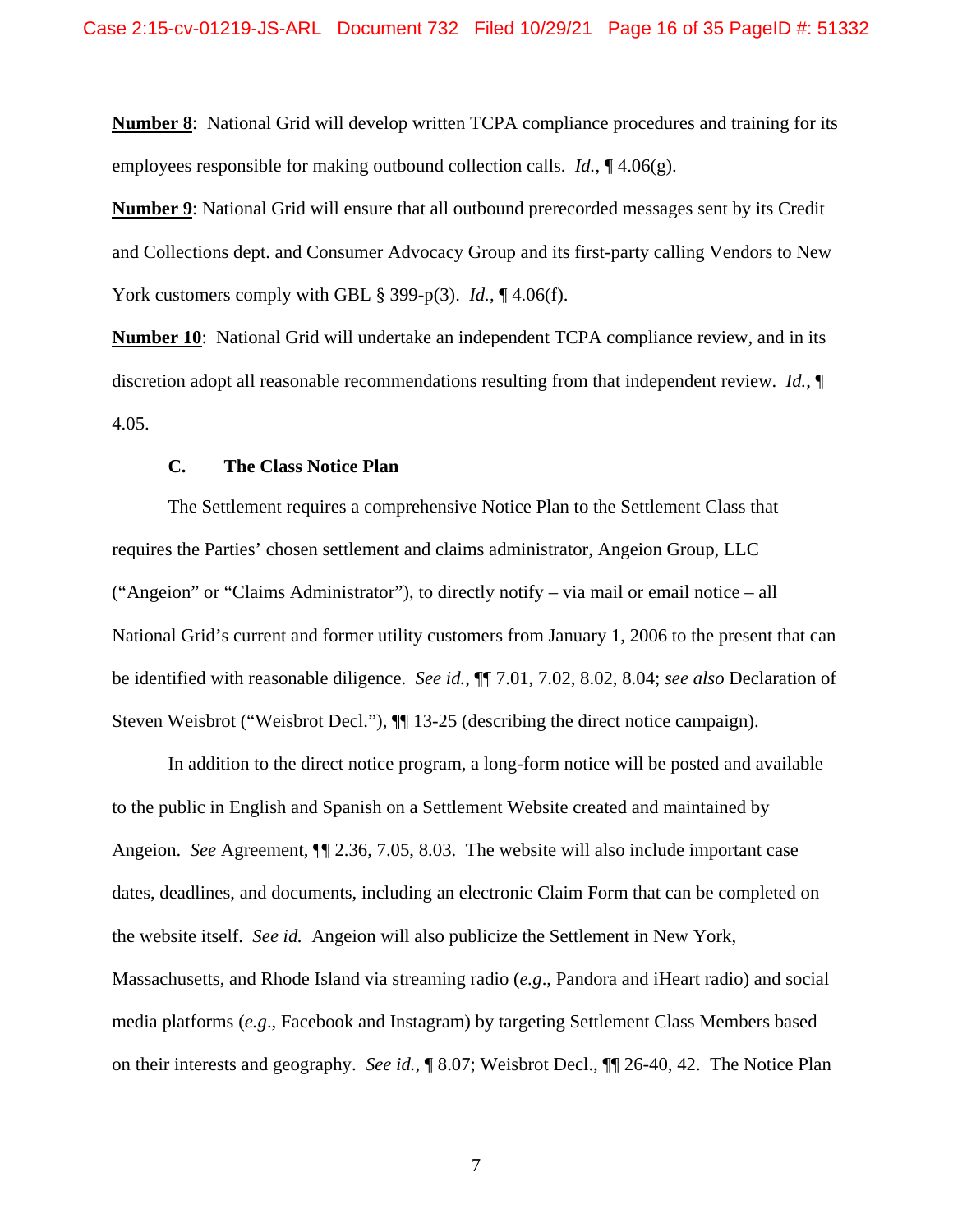will include a paid search campaign on Google to drive potential Settlement Class Members to the Settlement Website. *See* Agreement*,* ¶ 8.02; Weisbrot Decl., ¶ 41.

#### **D. Settlement Administration**

Angeion will implement the Notice Plan described above, manage the claims process, and distribute the Settlement Fund. All timely and valid claimants will receive a *pro rata*  Settlement Class Member Payment. *Id.*, ¶¶ 7.04(d), 9.02-9.04. If economically feasible, the Claims Administrator will distribute any un-cashed payments on a *pro rata* basis to Settlement Class Members who cashed settlement checks. *Id.*, ¶ 7.04(e). If any additional distributions are not feasible and practical, or if there are funds remaining in the Net Settlement Fund following such additional distribution, the remaining balance of the Net Settlement Fund shall be distributed *cy pres* to the National Consumer Law Center, a nonprofit organization that, among other things, promotes and advocates compliance with the TCPA, which will be identified on the Settlement Website and subject to entry of the Final Approval Order. *Id.*, ¶ 7.04(f).

#### **E. Attorneys' Fees and Expenses and Plaintiffs' Service Awards**

Class Counsel will seek approval by the Court of an award of attorneys' fees not exceeding 33% of the Settlement Fund and reimbursement of reasonable costs and expenses, to be paid from the Settlement Fund. *Id.*, ¶ 5.01. Plaintiffs will also request service awards of up to \$10,000 each in recognition of the significant time and effort they personally invested in this litigation, including but not limited to consulting with Class Counsel, participating in an extensive discovery process (including sitting for depositions for five of the six Plaintiffs), and providing information necessary for the prosecution of this case, without which this Settlement would not be possible. *Id.*, ¶ 6.01.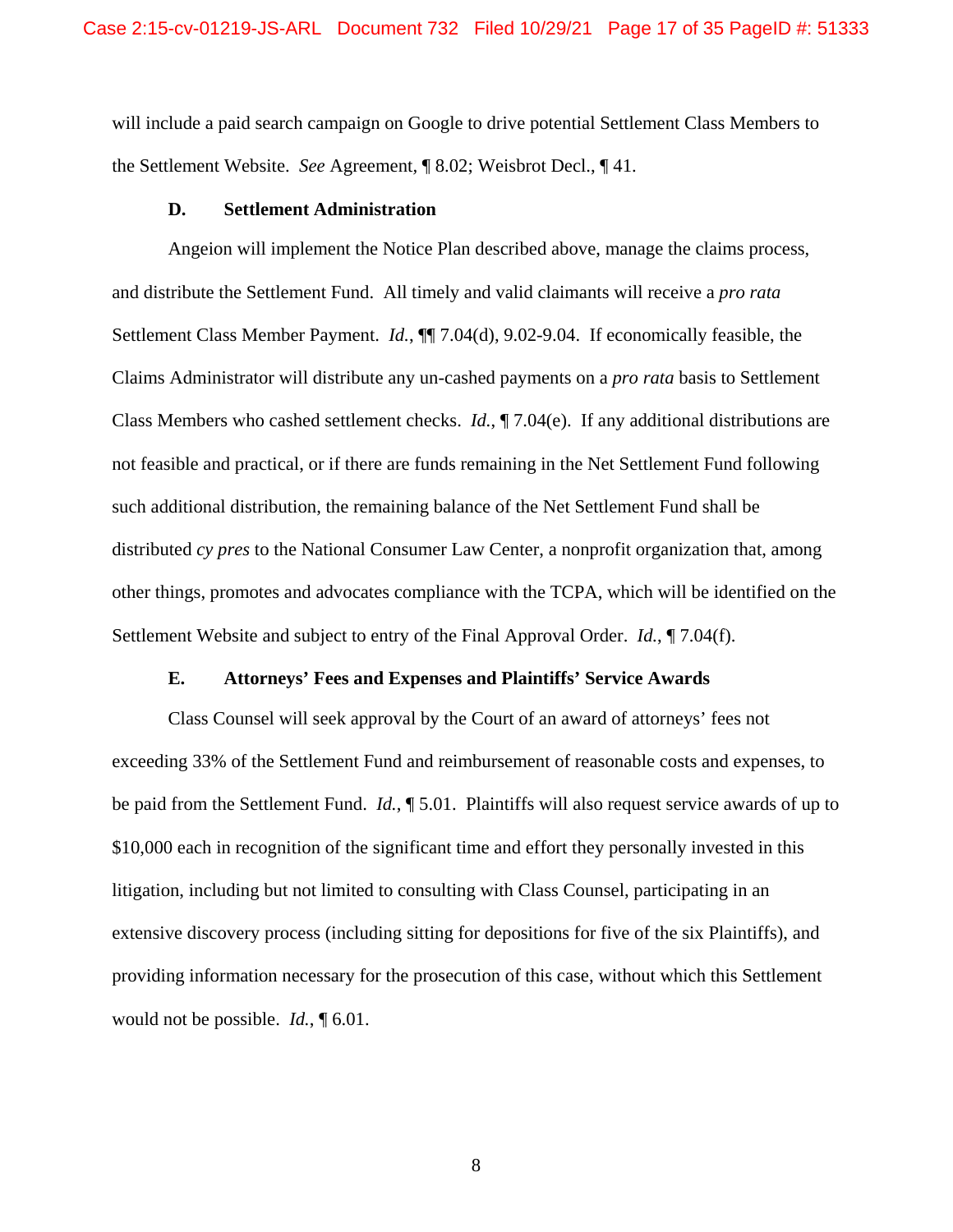# **F. Class Members Will Release Their Collections-Related TCPA Claims.**

In exchange for the benefits afforded by the Settlement, Settlement Class Members will release National Grid only from claims arising from the conduct alleged in this case. The release is set forth in more detail in Paragraphs 2.28 and 13.01 to 13.02 of the Settlement.

#### **ARGUMENT**

#### **I. Overview of the Class Settlement Approval Process.**

 "There is a 'strong judicial policy in favor of settlements, particularly in the class action context." *In re Marsh ERISA Litig*., 265 F.R.D. 128, 138 (S.D.N.Y. 2010) (quoting *In re PaineWebber Ltd. P'ships Litig*., 147 F.3d 132, 138 (2d Cir. 1998)); *Gross v. Wash. Mut. Bank, F.A.*, No. 02-cv-4135(RML), 2006 WL 318814, at \*4 (E.D.N.Y. Feb. 9, 2006) ("[T]he law looks favorably upon class action settlements because avoiding a trial conserves scarce judicial resources.").

Pursuant to Rule 23(e), a class action settlement must be approved by the presiding court before it can become effective. The process for court approval is comprised of two stages:

- (1) Preliminary approval of the proposed settlement and direction of notice to the class; and
- (2) A final approval hearing, at which the Court considers argument concerning the fairness, adequacy, and reasonableness of the proposed settlement.

*See In re GSE Bonds Antitrust Litig.*, 414 F. Supp. 3d 686, 692 (S.D.N.Y. 2019).

# **II. The Proposed Settlement Meets the Standards for Preliminary Approval.**

The approval of a proposed class settlement is within the sound discretion of the Court.

*See Victoria Perez v. Allstate Ins. Co.*, No. 11-cv-1812 (AKT), 2019 WL 1568398, at \*1

(E.D.N.Y. Mar. 29, 2019) (citation omitted). At the preliminary approval stage, there is no need

to conduct a trial on the merits. *See* 4 William B. Rubenstein, Newberg on Class Actions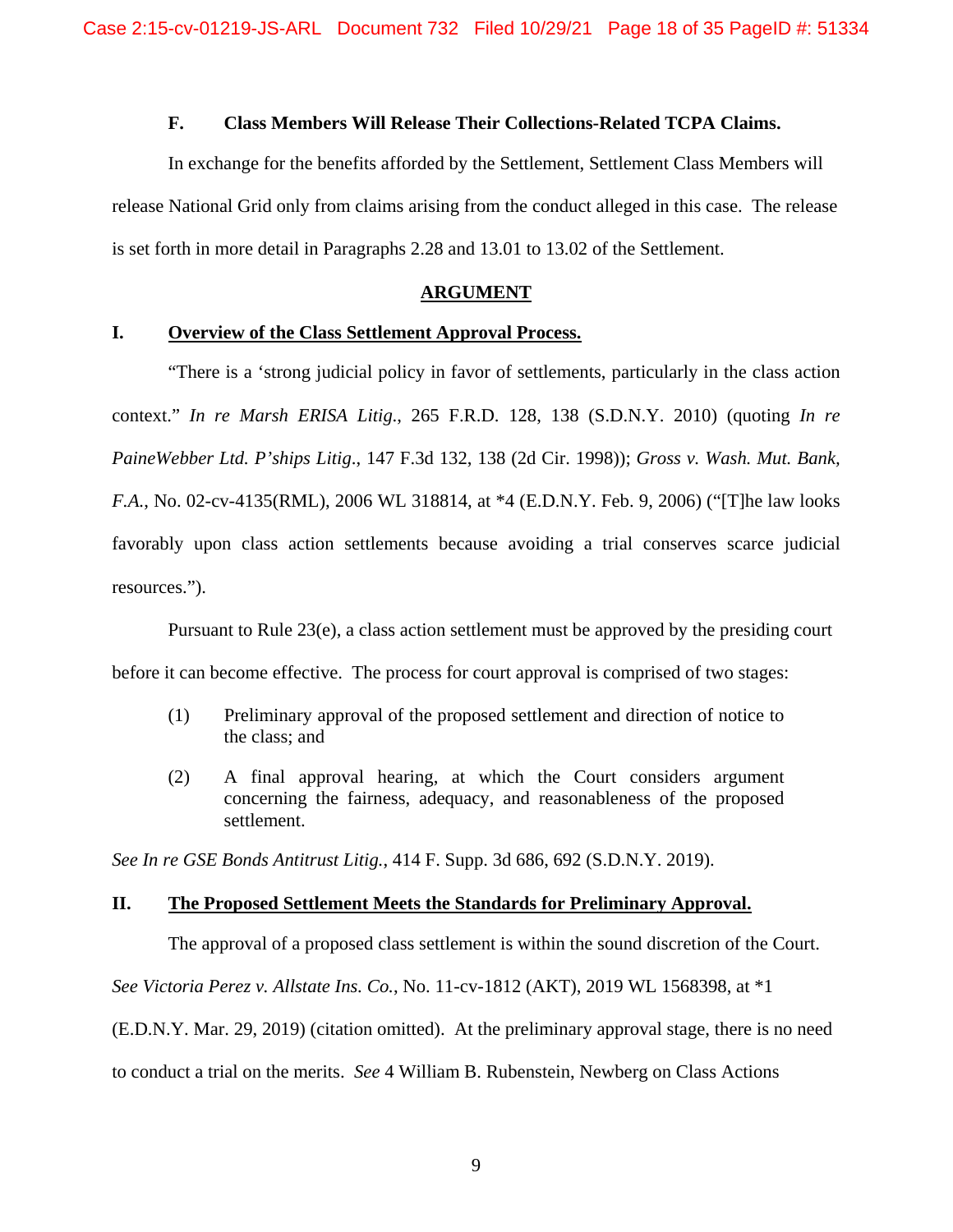§ 13:10 (5th ed. 2021). Rather, "[p]reliminary approval of a settlement agreement requires only an 'initial evaluation' of the fairness of the proposed settlement … To grant preliminary approval, the court need only find that there is 'probable cause to submit the [settlement] proposal to class members and hold a full-scale hearing as to its fairness.'" *Victoria Perez*, 2019 WL 1568398, at  $*1$  (citation omitted).

In evaluating a motion for preliminary approval, the court conducts a preliminary assessment of the factors that will be evaluated at the final settlement approval stage. Fed. R. Civ. P.  $23(e)(1)$ . The ultimate touchstone for that analysis is whether the proposed settlement is "fair, reasonable, and adequate." Fed. R. Civ. P. 23(e)(2). Courts in this Circuit apply the "*Grinnell* factors" in evaluating the *substantive* fairness of class settlements:

(1) the complexity, expense and likely duration of the litigation; (2) the reaction of the class to the settlement; (3) the stage of the proceedings and the amount of discovery completed; (4) the risks of establishing liability; (5) the risks of establishing damages; (6) the risks of maintaining the class action through the trial; (7) the ability of the defendants to withstand a greater judgment; (8) the range of reasonableness of the settlement fund in light of the best possible recovery; and (9) the range of reasonableness of the settlement fund to a possible recovery in light of all the attendant risks of litigation.

*In re Namenda Direct Purchaser Antitrust Litig.*, 462 F. Supp. 3d 307, 311 (S.D.N.Y. 2020)

(citing *City of Detroit v. Grinnell Corp.*, 495 F.2d 448, 463 (2d Cir. 1974)). Courts also look at

procedural fairness of the settlement to ensure that it is not the product of collusion*. See Chen v.* 

*XpresSpa at Terminal 4 JFK LLC*, No. 15-cv-1347 (CLP), 2021 WL 4487835, at \*4 (E.D.N.Y.

Oct. 1, 2021). Courts "examine both procedural and substantive fairness" in light of the strong

judicial policy favoring settlements of class action suits. *Babcock v. C. Tech Collections, Inc.*,

No. 14-cv-3124 (MDG), 2017 WL 1155767, at \*4 (E.D.N.Y. Mar. 27, 2017) (quoting *Wal-Mart* 

*Stores, Inc. v. Visa U.S.A. Inc.*, 396 F.3d 96, 116 (2d Cir. 2005)).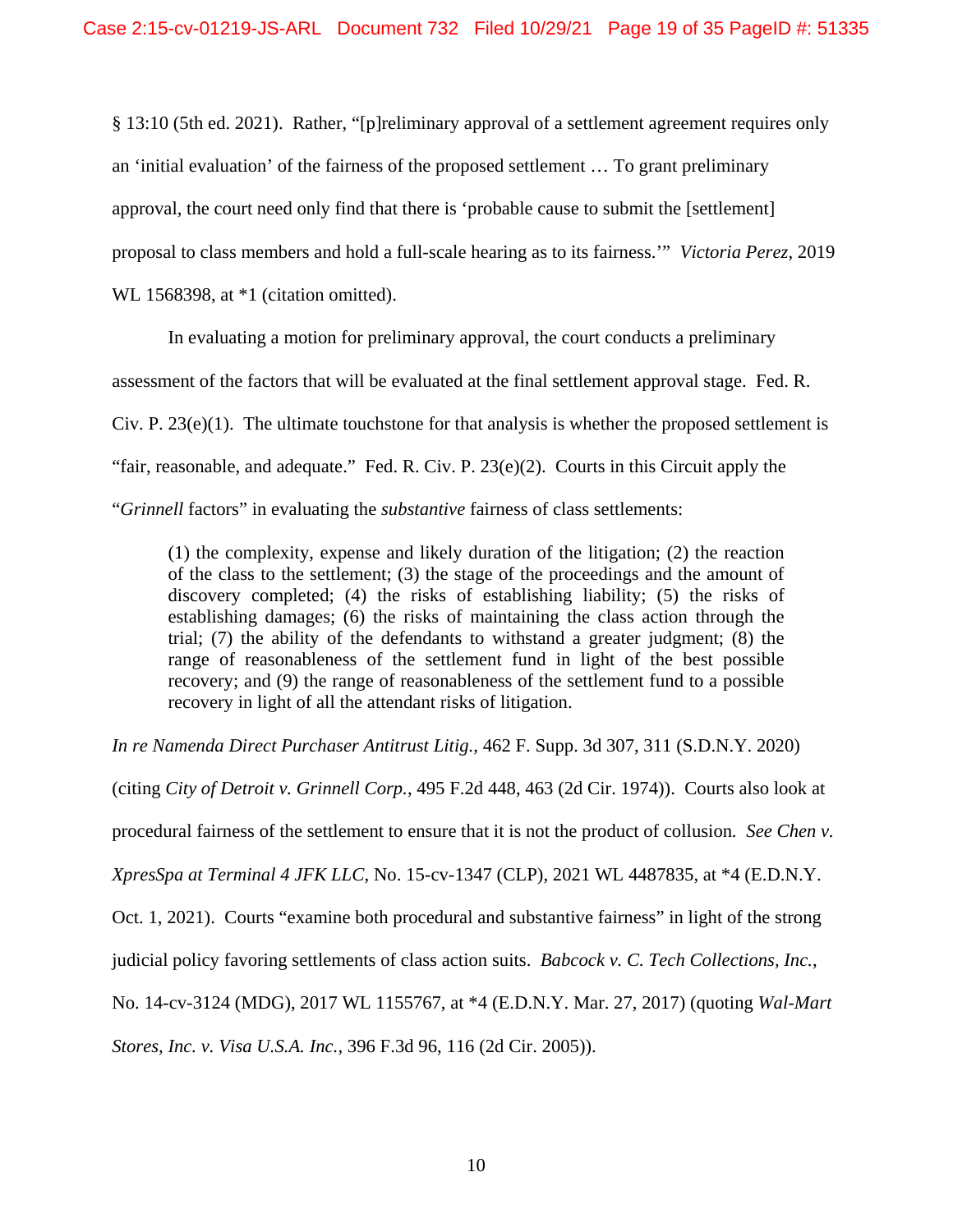Additionally, Rule  $23(e)(2)$  establishes factors for a court's consideration, which overlap considerably with the *Grinnell* factors. *See* Fed. R. Civ. P. 23(e)(2) (court must consider whether: (a) the class representatives and class counsel have adequately represented the class; (b) the proposal was negotiated at arm's length; (c) the relief provided for the class is adequate, taking into account the costs, risks, and delay of trial and appeal, the effectiveness of any proposed method of distributing relief to the class, including the method of processing classmember claims, the terms of any proposed award of attorney's fees, including timing of payment, and any agreement required to be identified under Rule  $23(e)(3)$ ; and (d) the proposal treats class members equitably relative to each other); *In re Namenda*, 462 F. Supp. 3d at 311 ("The factors set forth in Rule  $23(e)(2)$  have been applied in tandem with the Second Circuit's *Grinnell* factors and focus the court and the lawyers on the core concerns of procedure and substance that should guide the decision whether to approve the proposal.") (citation omitted).

The Settlement is fair, reasonable, and adequate and readily satisifes all applicable standards for preliminary class action settlement approval.

## **A. Plaintiffs and Class Counsel Zealously Represented the Class (Fed. R. Civ. P.**   $23(e)(2)(A)).$

Plaintiffs and Class Counsel prosecuted this action on behalf of the Settlement Class with vigor and dedication for more than six years, with no guarantee of recovery. As summarized above and further detailed in their Joint Declaration, Class Counsel thoroughly investigated the factual and legal issues involved, conducted extensive discovery, and engaged in substantial litigation of the legal issues in prosecuting the claims here. As reflected in more than 730 docket entries, this case involved an enormous amount of legal work. Class Counsel litigated a high number of motions or requests, including six motions to dismiss, dozens of motions to compel against both National Grid and its Third-Party Debt Collection Agencies, fully briefed a motion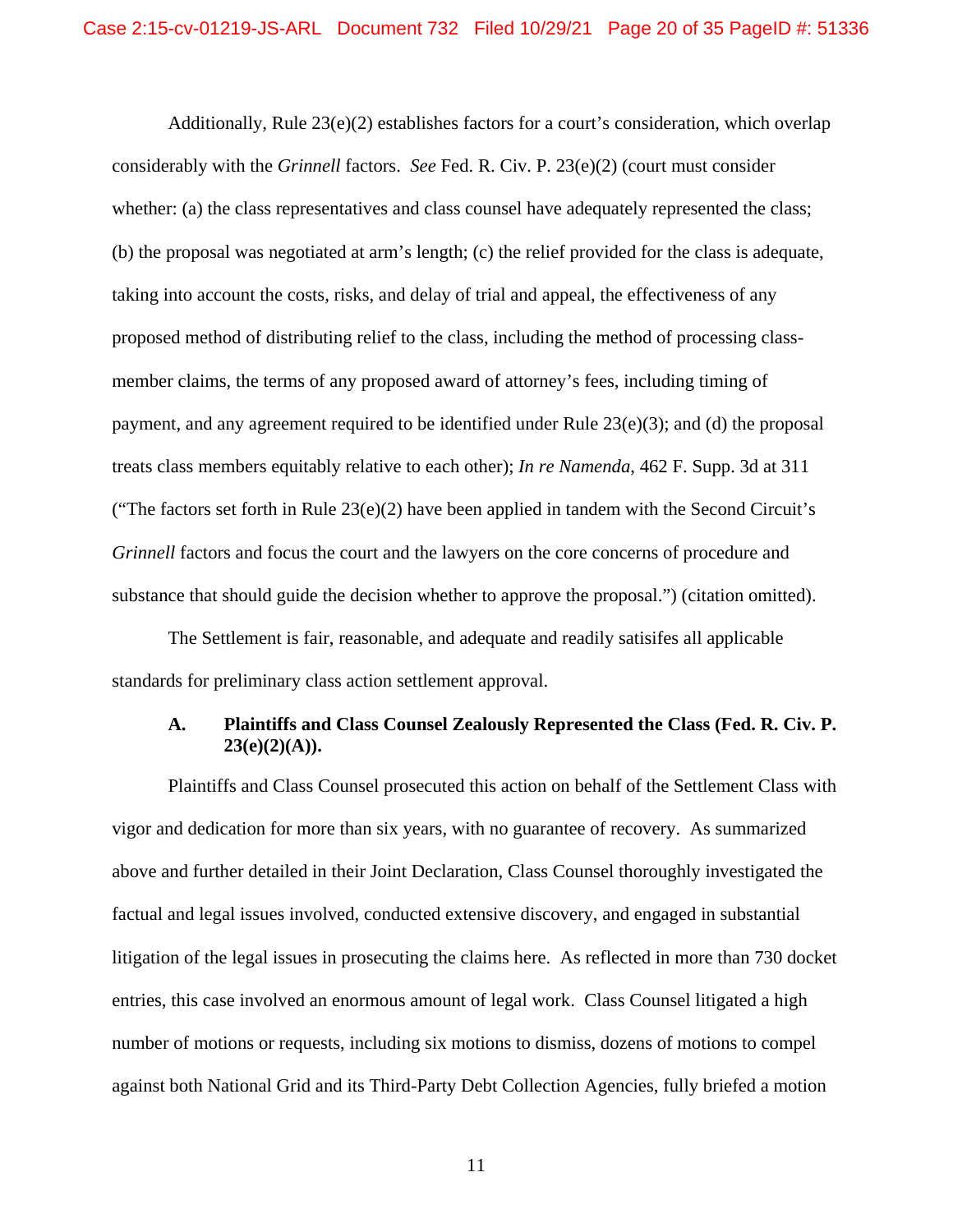for class certification and three separate *Daubert* motions, and opposed Defendants' summary judgment requests. Joint Decl., ¶¶ 35-54, 89-107. Class Counsel argued more than 20 hearings and conferences before Judges Brown and Lindsay. *Id.*, ¶ 55. Discovery was particularly extensive in scope and complexity. Class Counsel reviewed hundreds of millions of lines of data produced by National Grid and its Vendors and Third-Party Debt Collection Agencies, took 38 depositions, defended five Plaintiff depositions, and litigated dozens of discovery-related motions. *Id.*, ¶¶ 55-94.

Likewise, Plaintiffs were actively engaged and each (save Ms. MacKenzie whose related lawsuit was stayed) provided deposition testimony, produced documents, responded to written discovery requests and regularly communicated with Class Counsel up to and including evaluating and approving the Settlement. *Id.*

# **B. The Settlement Is the Product of Arm's-Length Negotiations by Experienced Counsel and Is Informed by Extensive Discovery and Litigation (Fed. R. Civ. P. 23(e)(2)(B);** *Grinnell* **Factor 3).**

"A strong initial presumption of fairness attaches to a proposed settlement if it is reached by experienced counsel after arm's-length negotiations, and great weight is accorded to counsel's recommendation." *In re Namenda*, 462 F. Supp. 3d. at 311 (citation omitted); *see also Victoria Perez*, 2019 WL 1568398, at \*1 (approved settlement was "the result of extensive, arms'-length negotiations by counsel, well-versed in the prosecution of [pertinent] class and collective actions," and was reached with the assistance of an "experienced class- action…mediator," which "reinforces the non-collusive nature of the settlement"); *Elkind v. Revlon Consumer Prods. Corp*., No. 14-cv-2484(JS)(AKT), 2017 U.S. WL 1169552, at \*2 (E.D.N.Y. Mar. 29, 2017) (Seybert, J.) (adopting *Report and Recommendation* granting preliminary approval because "the proposed [class action] settlement was negotiated after 'serious, informed, and noncollusive negotiations.").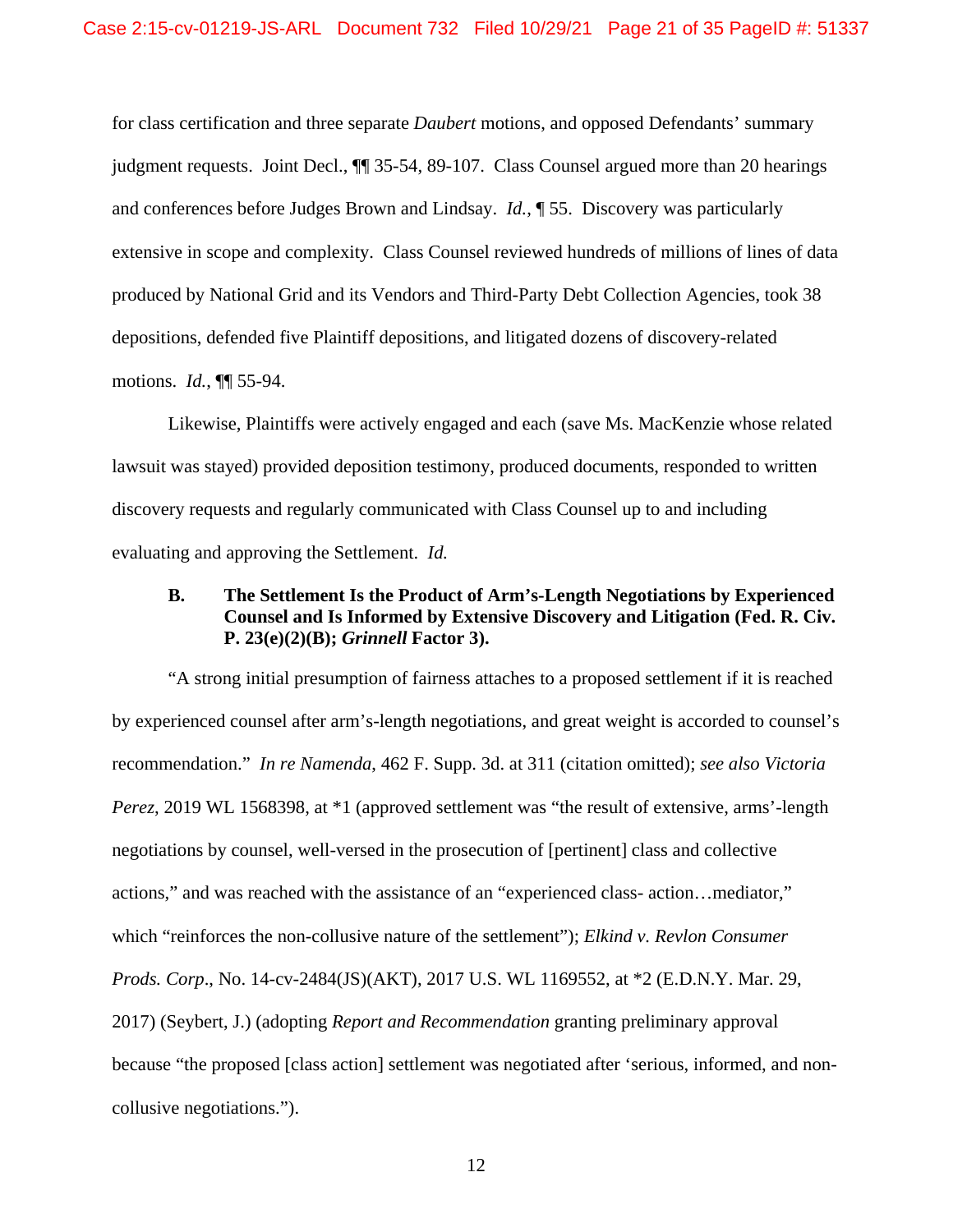The Settlement here is the product of extensive arms-length negotiations with the assistance of a respected mediator and retired federal district judge, the Hon. Wayne Andersen. Joint Decl., ¶¶ 108-117. These negotiations ultimately resulted in the Parties reaching an agreement in principle, but with significant terms still requiring finalization. *Id.*, ¶ 113. The Parties thereafter worked hard for months to negotiate the non-monetary relief terms and the terms of the class Notice Plan, draft the Agreement and exhibits, and select the Claims Administrator. *Id.*, 114. Throughout the negotiations, the Parties were represented by experienced and well-qualified counsel on both sides. Class Counsel have extensive experience prosecuting and resolving class actions and other complex cases, including large TCPA cases. Joint Decl.,  $\P$  126-132.<sup>4</sup> In negotiating the Settlement, Class Counsel were well informed about the facts and law specific to this case, as a result of their substantial pre-filing investigation, their ongoing legal research, and their extensive discovery efforts, as detailed above. *See supra.*  Class Counsel were thus well-situated to evaluate the relative strengths and weaknesses of the Parties' positions, and to negotiate a fair, reasonable, and adequate settlement. *See In re Giant Interactive Grp., Inc. Sec. Litig.*, 279 F.R.D. 151, 160 (S.D.N.Y. 2011) (presumption of fairness where parties were represented by experienced counsel and the case "proceeded well into…discovery before settlement was reached.").

# **C. The Settlement Represents a Strong Result for the Settlement Class, Particularly Given the Substantial Risk and Challenges They Face (Fed. R. Civ. P. 23(e)(2)(C);** *Grinnell* **Factors 1 & 4-9).**

The Settlement represents an excellent result, including substantial monetary relief and injunctive relief designed to bring National Grid into compliance with the TCPA. This relief is particularly impressive in light of the substantial risks faced by the Settlement Class here and the

<sup>4</sup> The qualifications detailed in this *Memorandum* and in the accompanying Joint Declaration also support appointment of Plaintiffs' counsel as Class Counsel pursuant to Rule 23(g).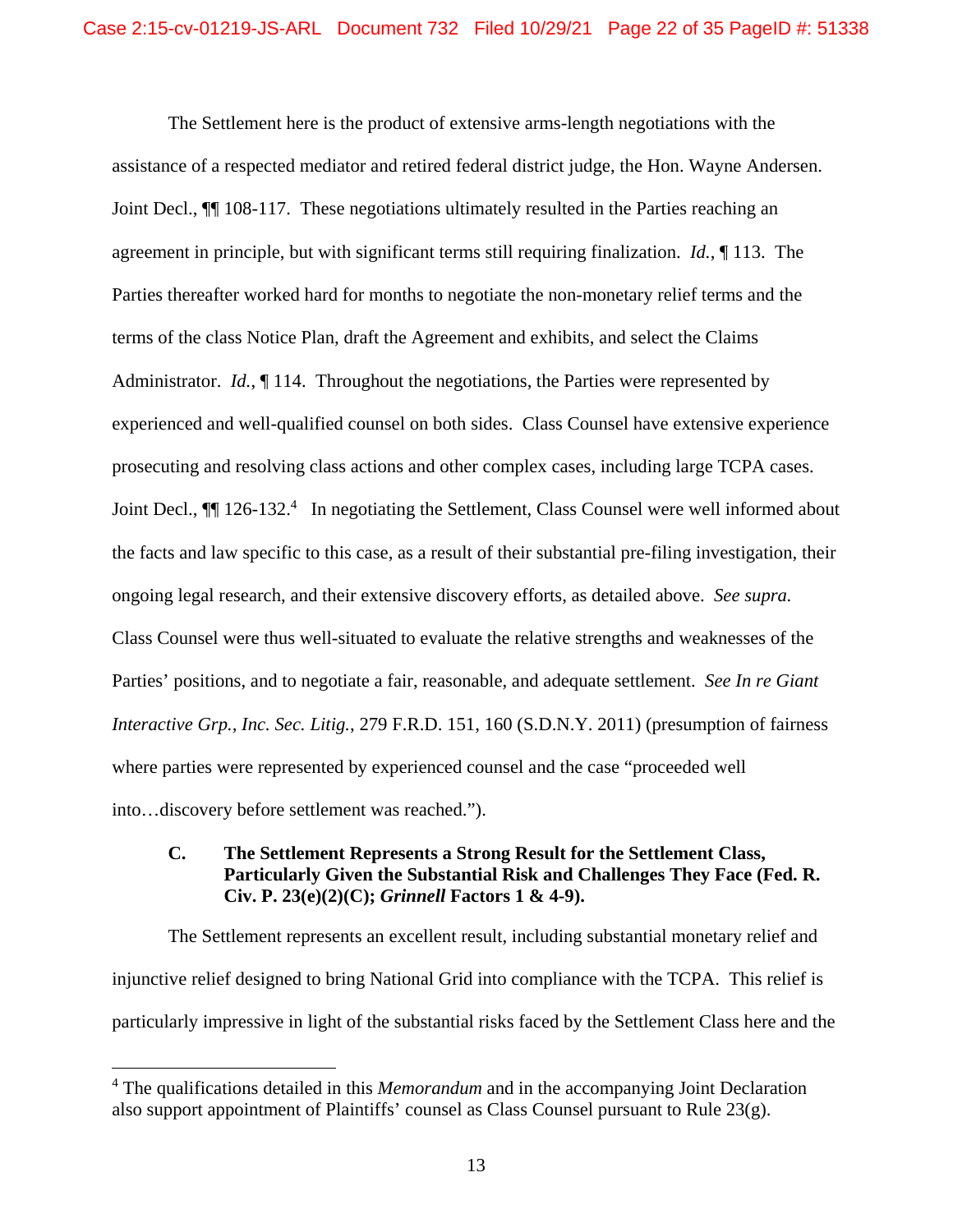considerable time and effort that would still be required to successfully litigate this case through trial and an inevitable appeal (if Plaintiffs won certification of one or more proposed classes).

National Grid will pay \$38.5 million, none of which will revert to National Grid, and is one of the largest TCPA class settlements ever. Agreement, ¶¶ 4.01, 4.03. The Settlement is good result for Settlement Class members, providing them with real, certain monetary relief without having to wait years for this Action to conclude or endure the risks that National Grid will prevail and foreclose any relief to the Settlement Class. Class Counsel estimates that payments to the claiming Settlement Class members will range between \$50 - \$150 each, depending on the number of claims submitted.

The estimated actual payment to each claimant compares favorably with other approved TCPA settlements. *See e.g., Vasco v. Power Home Remodeling Group LLC*, No. 15-cv-4623, 2016 WL 5930876, at \*8, 8 n.76 (E.D. Pa. Oct. 12, 2016) (individual distributions to class member of "slightly higher than \$27.00" "is consistent with" other TCPA class action settlements, including a TCPA class action settlement with Walgreens that generated \$30 distributions, with Capital One that generated \$34.60 distributions, and with Bank Of America that generated \$20 to \$40 distributions).

In addition to the monetary relief, National Grid has agreed to implement new and significant policy and practice reforms designed to prevent the TCPA violations alleged in this Action and to provide current and former National Grid customers the means to prevent robocalls from National Grid. *See* Section II.B.2, *supra.* That non-monetary relief is nothing less than a wholesale revamping of National Grid's TCPA compliance procedures. The agreed-upon changes include providing National Grid's new and current utility customers with multiple ways to prevent collection robo-calls to their cell phones, requiring that do-not-call or wrong number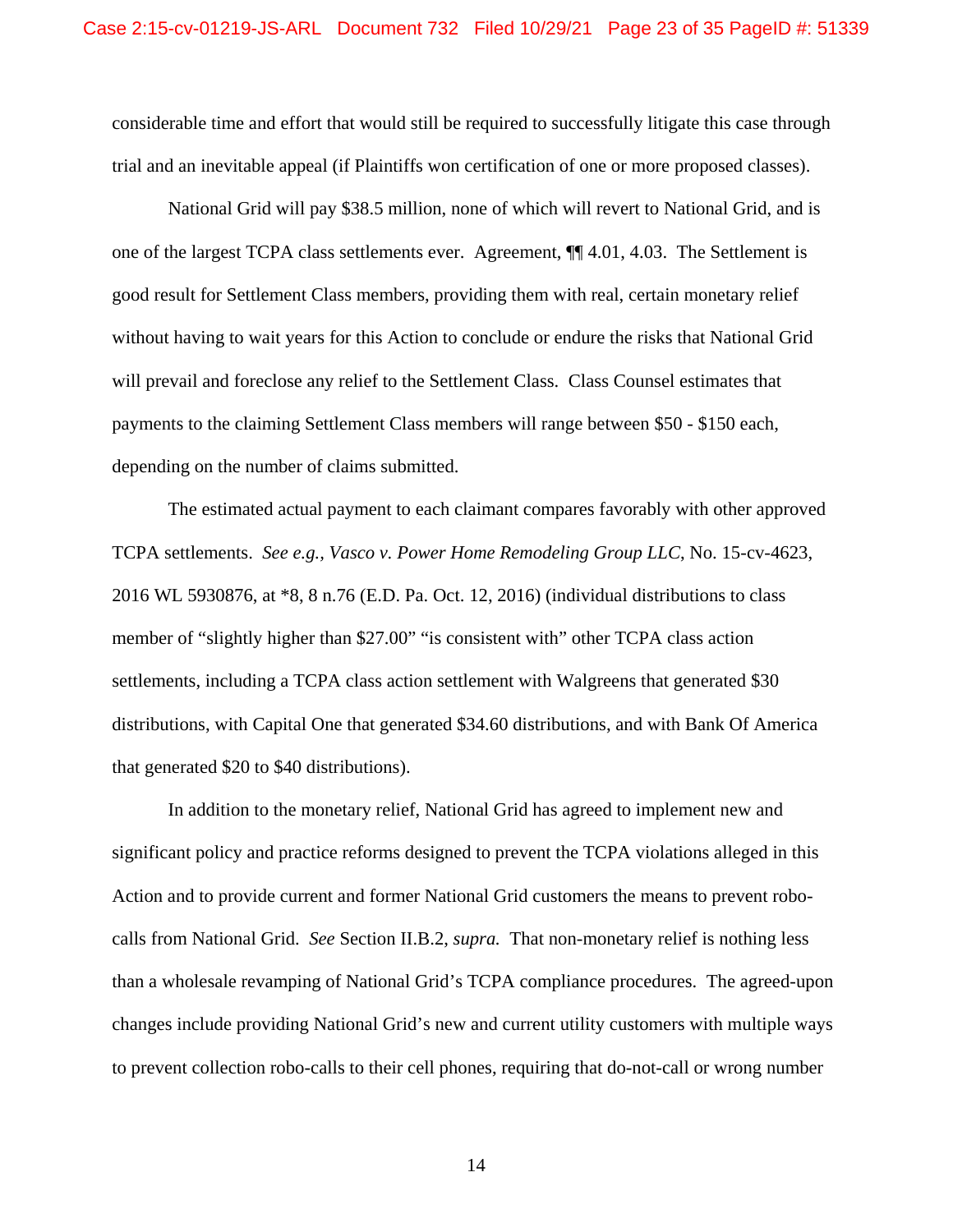designations are recorded in National Grid's computer systems and honored by National Grid and its Vendors and Third-Party Debt Collection Agencies, instituting and conducting TCPA employee training and compliance procedures, and undertaking an independent TCPA compliance review. Agreement, ¶¶ 4.05-4.07. These changes will matter not only to Settlement Class Members, but to all National Grid customers who will now have the means to avoid unwanted robo-calls. *See Barr v. Am. Ass'n of Pol. Consultants, Inc.*, 140 S. Ct. 2335, 2343 (2020) ("Americans … are largely united in their disdain for robocalls."); *George v. Shamrock Saloon II, LLC*, No. 17-cv-6663(RA)(SLC), 2021 WL 3188314, at \*3, \*7 (S.D.N.Y. July 28, 2021) (approving TCPA class settlement with *zero* monetary relief because injunctive relief of deleting phone numbers on National Do Not Call Registry and improving TCPA policies "furthers the purpose of the TCPA" and "is therefore meaningful and of cognizable value").

The result achieved for the Settlement Class here is particularly strong given the significant risks, challenges, and substantial complexities of continued litigation. Plaintiffs' motion for class certification was pending prior to Settlement. While Plaintiffs strongly believe that class certification was warranted here, National Grid has serious arguments against certification. If the Court denied class certification, the vast majority of Settlement Class Members would realistically be left with no relief. For example, National Grid argued that it would have to challenge, on a call-by-call basis, whether each call recipient provided prior express consent that may have permitted the robo-calls, and that this inquiry would defeat predominance. In addition, one of the litigation classes Plaintiffs sought to certify includes individuals who received robo-calls to a wrong number. Although many courts have certified "wrong-number" classes, others have declined to do so, finding the class not ascertainable, the individual question of who is a non-customer predominating over common questions or the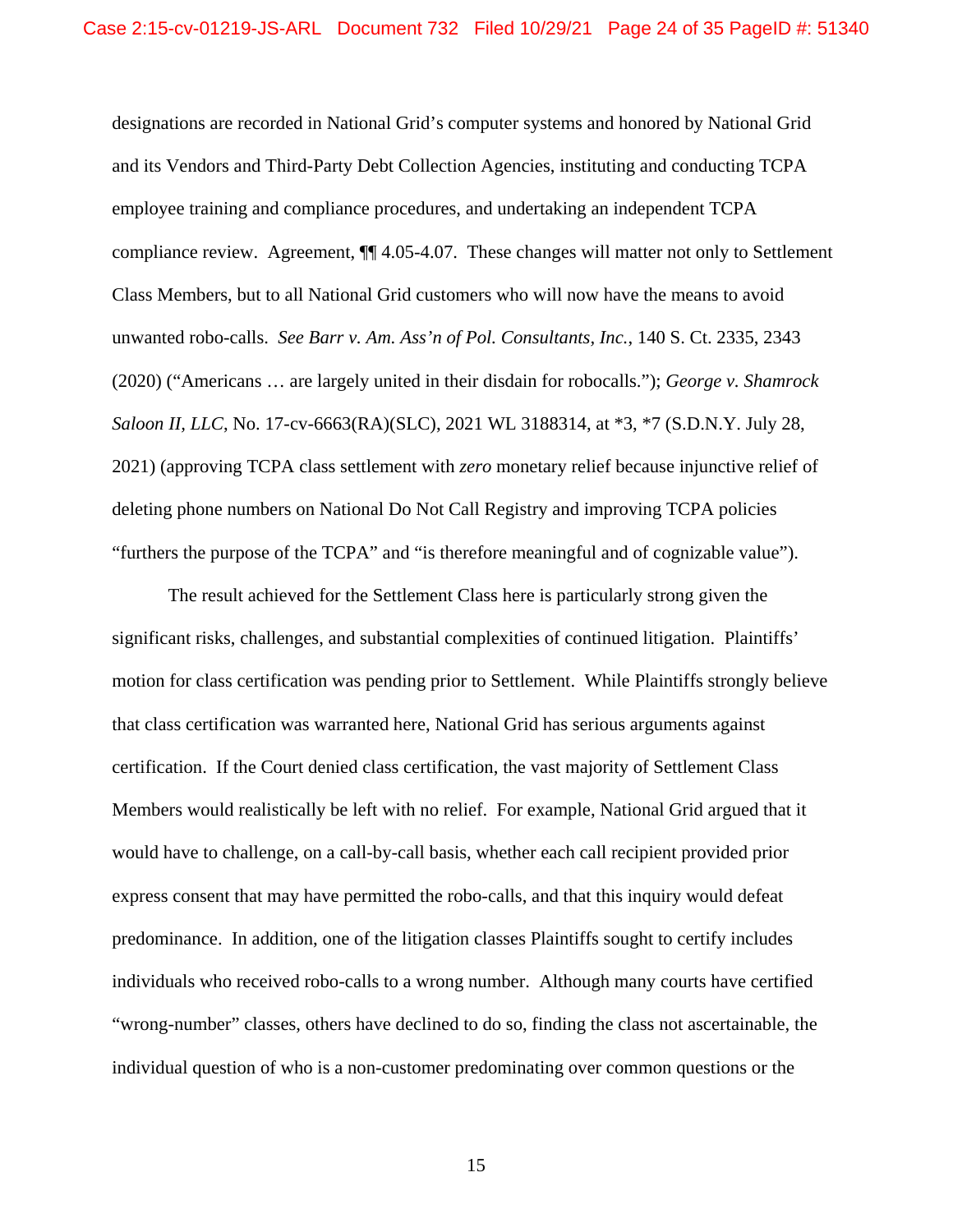process of identifying class members unmanageable. *See e.g.*, *Sandoe v. Bos. Sci. Corp.*, No. 18 cv-11826, 2019 WL 5424203 (D. Mass. Oct. 23, 2019) (denying class certification); *Tomeo v. CitiGroup, Inc.*, No. 13-cv-4046, 2018 WL 4627386 (N.D. Ill. Sept. 27, 2018) (same).

Even if Plaintiffs succeeded at certifying one or more litigation classes (and avoided or prevailed on an interlocutory appeal of that order), they would then face the challenges of summary judgment and trial. Further, the Parties would need to complete discovery, much of which the Court put on hold pending a ruling on class certification. Joint Decl.,  $\P$  93-94. Plaintiffs anticipate that adjudicating additional discovery disputes would be as contentious as the wide-ranging discovery disputes to date, as well as time-consuming. *Id.* While Plaintiffs believe that these obstacles are surmountable, they are indicative of the substantial risks that the Settlement Class would face if the litigation were to continue. The proposed Settlement provides excellent relief while allowing Settlement Class Members to avoid the risks of unfavorable, and in some cases dispositive, rulings on these and other issues.

The Settlement also provides prompt relief. Proceeding to trial could add years to the resolution of this litigation, given the legal and factual issues raised and likelihood of appeals. *See Velez v. Majik Cleaning Serv., Inc.*, No. 03-cv-8698, 2007 WL 7232783, at \*6 (S.D.N.Y. June 25, 2007) (proposed settlement "benefits each plaintiff in that he or she will recover a monetary award immediately, without having to risk that an outcome unfavorable to the plaintiffs will emerge from a trial"). Given the risks and delay, the Settlement satisfies Rule 23(e)(2)(C) and *Grinnell* factors 1 and 4-9. *See Gross,* 2006 WL 318814, at \*5 ("With respect to the reasonableness of the settlement fund in light of the best possible recovery, the court may give credence to the opinions of experienced attorneys in assessing this comparison.").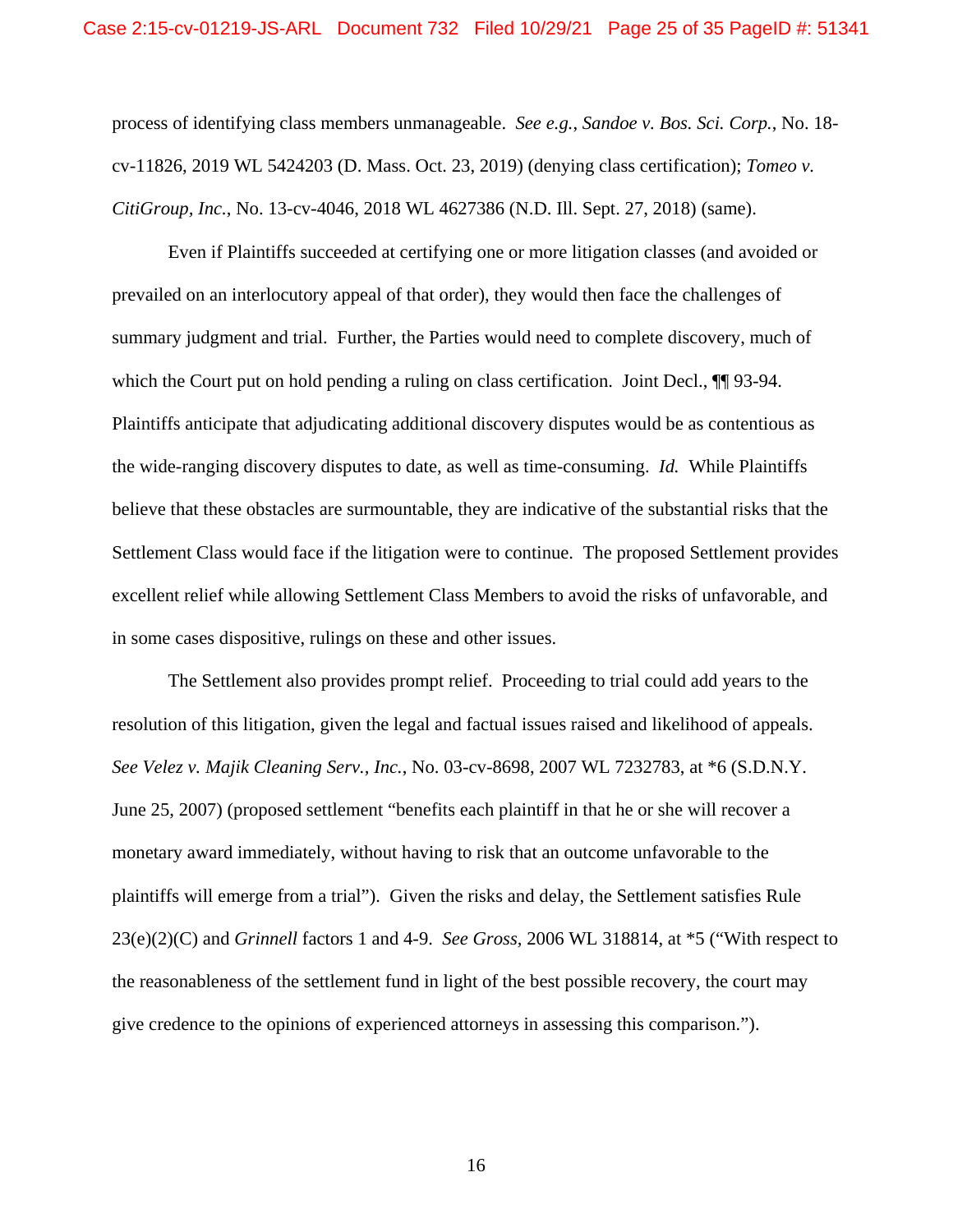## **D. The Settlement Treats Settlement Class Members Equitably (Fed. R. Civ. P. 23(e)(2)(D).**

Pursuant to the Settlement, all Settlement Class Members will have the same right to a *pro rata* share of the Net Settlement Fund. Agreement ¶¶ 4.01, 9.01-9.03. Moreover, the nonmonetary consideration—policies and procedures designed to ensure National Grid's compliance with the TCPA—will benefit all Settlement Class Members, and indeed all National Grid customers, by decreasing the likelihood that they receive a robo-call to a cellular phone without their consent in violation of the TCPA. *Id.*, ¶¶ 4.05-4.07.

### **E. The Additional Rule 23(e) Factors Support Granting Preliminary Approval.**

Rule  $23(e)(2)(C)(ii)$  requires the Court to consider "the effectiveness of any proposed method of distributing relief to the class, including the method of processing class-member claims." The proposed method of processing claims and distributing relief is fair, reasonable, and straightforward. All Settlement Class Members will be eligible to submit a short Claim Form using a postage-prepaid claim form or electronically on the Settlement Website. *Id.*, ¶¶ 7.05, 9.01. The Claim Form will simply require Class Members to provide basic information about themselves and certify that they received one or more violative calls. *Id.,* ¶ 9.02; Ex. C-1. If any Settlement Class Member submits an invalid Claim Form, the Claims Administrator will notify them of the deficiency and provide them with 35 days to re-submit a corrected Claim Form. *Id.* Class Counsel are available to assist Settlement Class Members with curing any Claim Form deficiencies. *Id.*

Rule  $23(e)(2)(C)(iii)$  requires the Court to consider "the terms of any proposed award of attorney's fees, including timing of payment." Here, the Agreement provides that Class Counsel will seek attorneys' fees and expenses in a total amount not to exceed 33% of the Settlement Fund, subject to Court approval. *Id.*, ¶ 5.01. A one-third percentage is consistent with the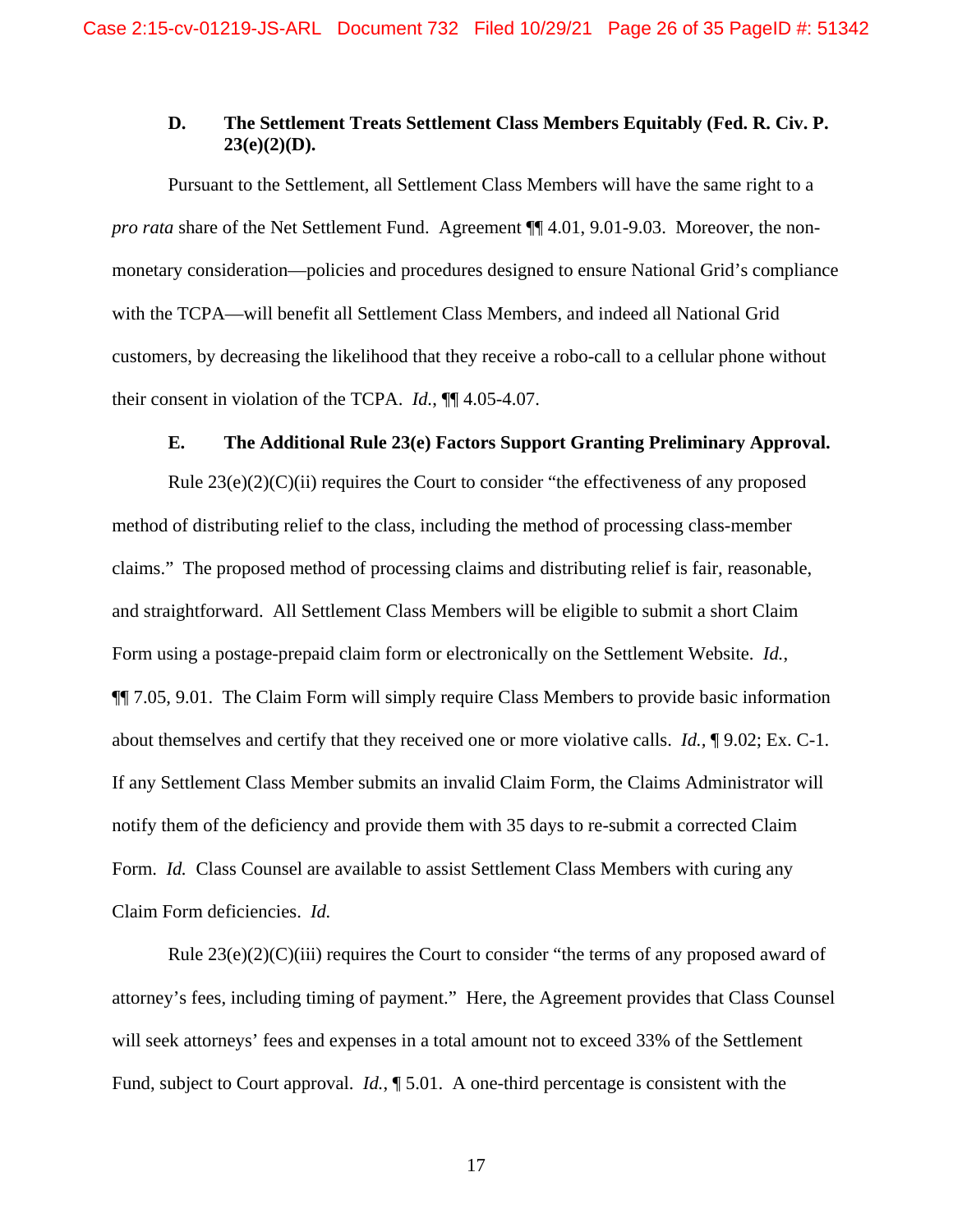normal range awarded in this Circuit.<sup>5</sup> Class Counsel will file their motion for attorneys' fees and expenses, in advance of the deadline for Settlement Class Members to opt-out or object, and it will be available on the Settlement Website after it is filed. Settlement Class Members will thus have the opportunity to comment on or object under Fed. R. Civ. P. 23(h).

Finally, there are no agreements between the Parties other than the Settlement. Fed. R. Civ. P.  $23(e)(3)$  ("the parties seeking approval must file a statement identifying any agreement made in connection with the proposal").

#### **III. The Court Should Hold That It will Likely Certify the Settlement Class.**

When a settlement is reached before certification, a court must determine whether to certify the settlement class. *See Berni v. Barilla S.p.A.,* 964 F.3d 141, 146 (2d Cir. 2020*)*; *In re Payment Card Interchange Fee & Merch. Disc. Antitrust Litig.*, No. 05-md-1720 (MKB)(JO), 2019 WL 6875472, at \*14-15 (E.D.N.Y. Dec. 16, 2019). Certification of a settlement class is warranted when the requirements of Rule 23(a) and at least one subsection of Rule 23(b) are satisfied. *See In re Cablevision Consumer Litig.*, No. 10-cv-4992(JS)(AKT), 2014 WL 1330546, at \*5 (E.D.N.Y. Mar. 31, 2014) (Seybert, J.). Certification of the Settlement Class is warranted here. *See In re Prudential Sec. Inc. Ltd. P'ships Litig.*, 163 F.R.D. 200, 205 (S.D.N.Y. 1995) ("The settlement class device has been recognized throughout the country as the best, most practical way to effectuate settlements involving large numbers of claims by relatively small claimants.") (citations and quotation marks omitted); *Krakauer v. Dish Network, L.L.C.*, 925 F.3d 643, 659, 663 (4th Cir. 2019) (TCPA claims are "amenable to class action resolution"

<u>.</u>

<sup>5</sup> *See, e.g.*, *Cymbalista v. Jpmorgan Chase Bank, N.*A., No. 20-cv-456 (RPK)(LB), 2021 U.S. Dist. LEXIS 99093, at \*22 (E.D.N.Y. May 25, 2021) ("Courts in this Circuit frequently find that requests for attorney's fees which are approximately one-third of a class action's settlement amount are reasonable.") (citing *Rosenfeld v. Lenich*, No. 18-cv-6720(NGG)(PK), 2021 U.S. Dist. LEXIS 26950, at \*19 (E.D.N.Y. Feb. 4, 2021) and *In re GSE Bonds Antitrust Litig*., 414 F. Supp. 3d 686, 695 (S.D.N.Y. 2019)).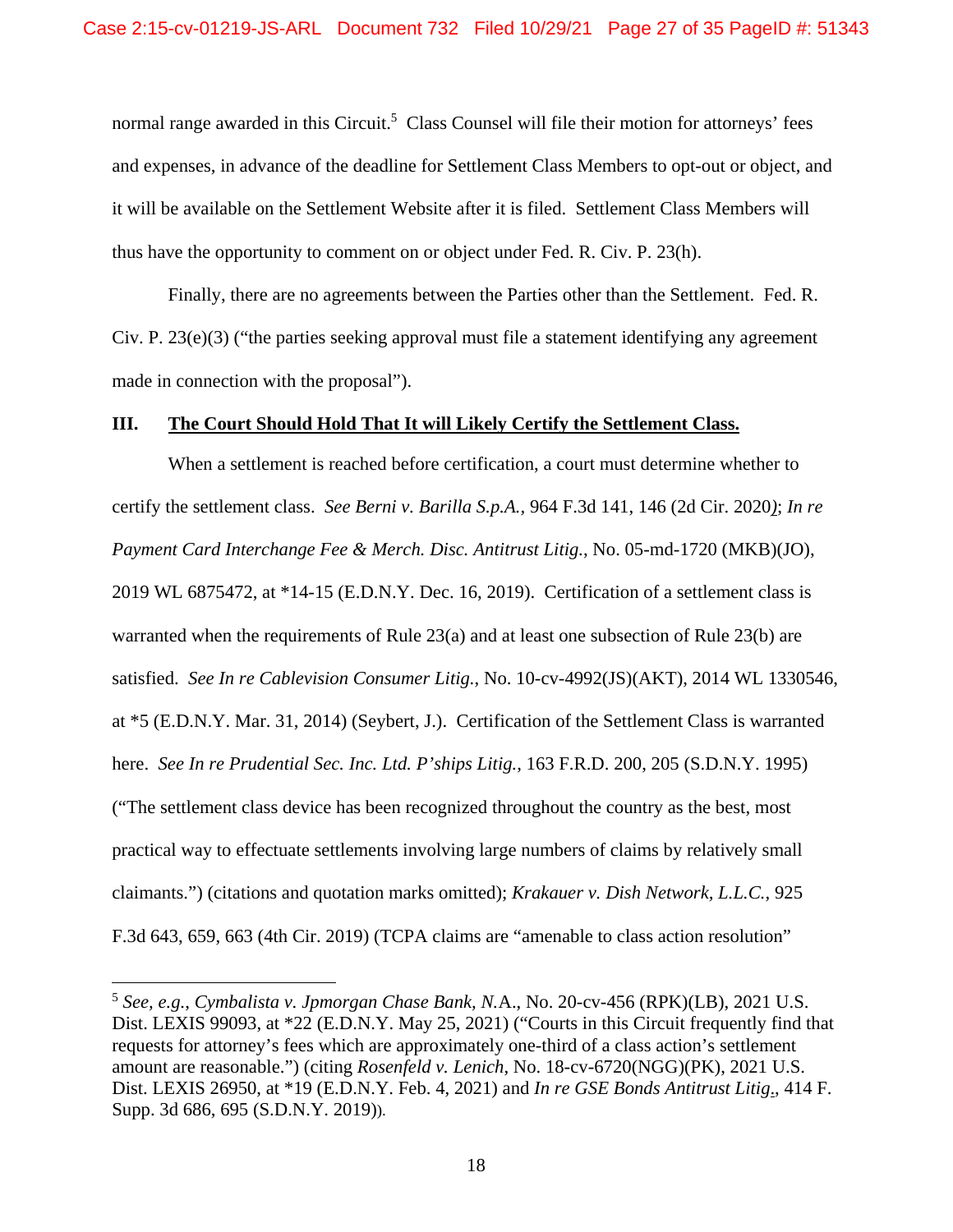because "the advantages of class resolution follow directly from the statute [which] creates a simple scheme for determining if a violation occurred, whether a defense is available, and what the damages ought to be.").

#### **A. The Requirements of Rule 23(a) Are Satisfied.**

#### 1. Numerosity (Rule  $23(a)(1)$ )

Based on the records produced by National Grid, there are millions of Settlement Class Members. Agreement,  $\P$  4.10, 7.02. Numerosity is presumed with 40 or more class members. *Consolidated Rail Corp. v. Town of Hyde Park*, 47 F.3d 473, 483 (2d Cir. 1995); *accord In re Cablevision*, 2014 WL 1330546, at \*6. Numerosity is plainly satisfied here.

#### 2. Commonality (Rule  $23(a)(2)$ )

"Commonality is satisfied where a *single* issue of law or fact is common to the class." *In re Cablevision*, 2014 WL 1330546, at \*6 (emphasis in original) (citing *Wal–Mart Stores, Inc. v. Dukes*, 131 S. Ct. 2541, 2556 (2011)). Commonality is a "minimal burden for a party to shoulder." *Kindle v. Dejana*, 315 F.R.D. 7, 11 (E.D.N.Y. 2016) (citation and quotation marks omitted). In this case, Plaintiffs' and the Settlement Class Members' claims share common questions, including (1) whether calls made to Class Members' cellular telephone numbers used an artificial or prerecorded voice; (2) whether National Grid is vicariously liable for robo-calls made by its Vendors and Third-Party Debt Collection Agencies; (3) whether Class Member requests to stop calling can be identified based on the business records of National Grid or its agents; and (4) whether National Grid's alleged TCPA compliance failures were willful. The answers to these questions can be determined through common analyses of classwide materials. Commonality is satisfied.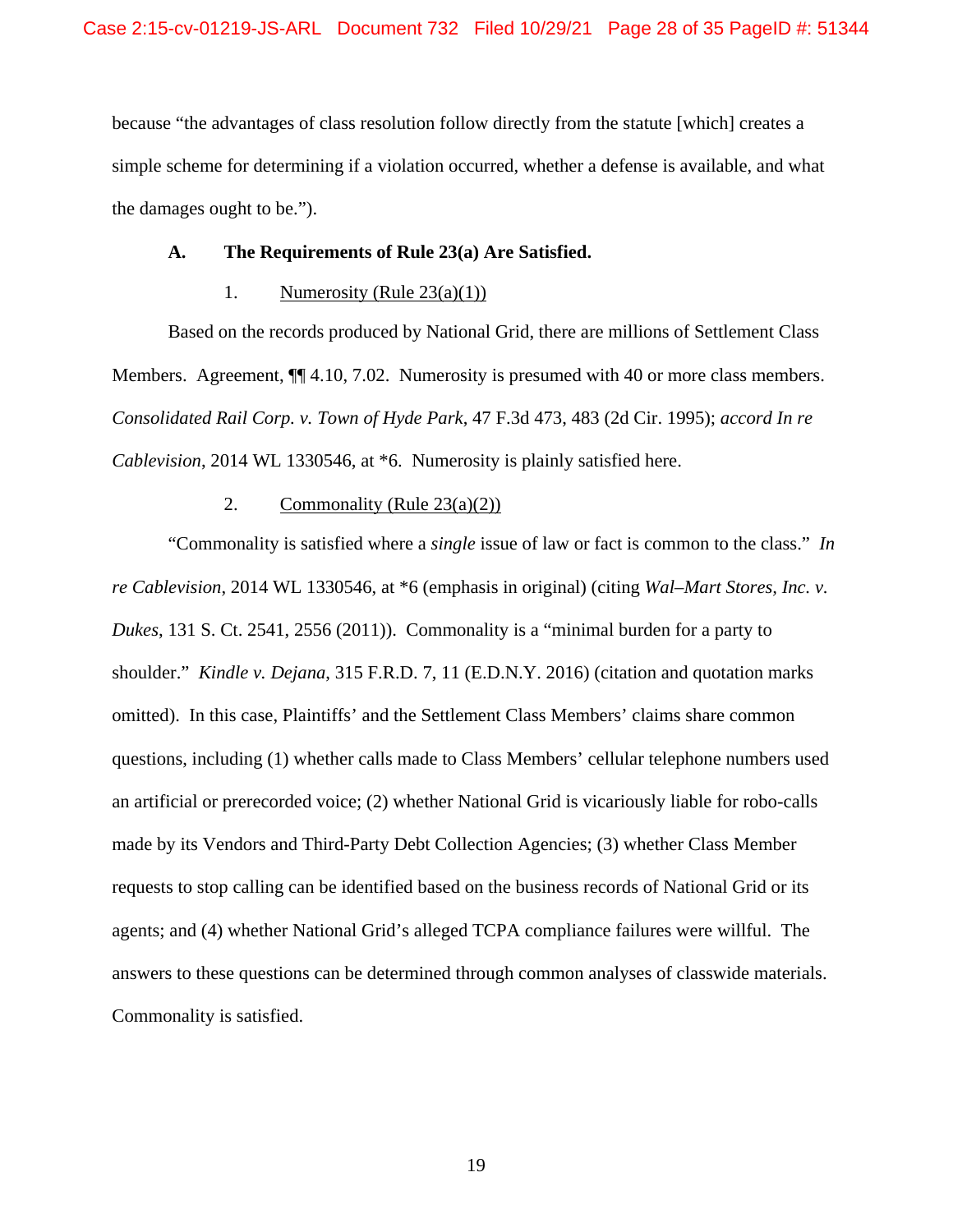# 3. Typicality (Rule  $23(a)(3)$ )

Typicality is satisfied "when each class member's claim arises from the same course of events and each Class member makes similar legal arguments to prove the defendant's liability*.*" *Shahriar v. Smith & Wollensky Rest. Grp.*, *Inc.*, 659 F.3d 234, 252 (2d Cir. 2011) (citations and quotation marks omitted). In other words, the Plaintiffs can bring claims "for the same type of injury under the same legal theory as the rest of the class." *Marshall v. Deutsche Post DHL*, No. 13-CV-1471 RJD JO, 2015 WL 5560541, at \*3 (E.D.N.Y. Sept. 21, 2015); *Robidoux v. Celani*, 987 F.2d 931, 937 (2d Cir. 1993) (same).

Plaintiffs bring their TCPA claims, and previously their claims under New York GBL §399-p, for the same type of injuries under the same legal theory as the Settlement Class. Each Plaintiff received collection-related calls on a cellular telephone from or on behalf of National Grid, using an artificial or prerecorded message, without their prior express consent. Joint Decl., ¶¶ 24-30. Plaintiffs' claims are typical. *See e.g.*, *Brown v. DirecTV*, 330 F.R.D. 260, 267 (C.D. Cal. 2019) (TCPA claims typical because based on same TCPA injury and same lack of prior express consent); *Kron v. Grand Bahama Cruise Line, LLC*, 328 F.R.D. 694, 700 (S.D. Fla. 2018) (same); *Lavigne v. First Community Bancshares, Inc.*, No. No. 15-cv-934-WJ/LF, 2018 WL 2694457, at \*5 (D.N.M. June 5, 2018) (same).

#### 4. Adequacy of Representation (Rule 23(a)(4))

Adequacy under Rule  $23(a)(4)$  turns on "whether (1) plaintiff's interests are antagonistic to the interest of other members of the class and (2) plaintiff's attorneys are qualified, experienced and able to conduct the litigation." *In re Flag Telecom Holdings, Ltd. Sec. Litig.*, 574 F.3d 29, 35 (2d Cir. 2009); *accord Denney v. Deutsche Bank AG*, 443 F.3d 253, 268 (2d Cir. 2006). Here, Plaintiffs' and the Settlement Class members' interests align because they were all harmed by the same alleged violations of the TCPA and seek the same remedy for those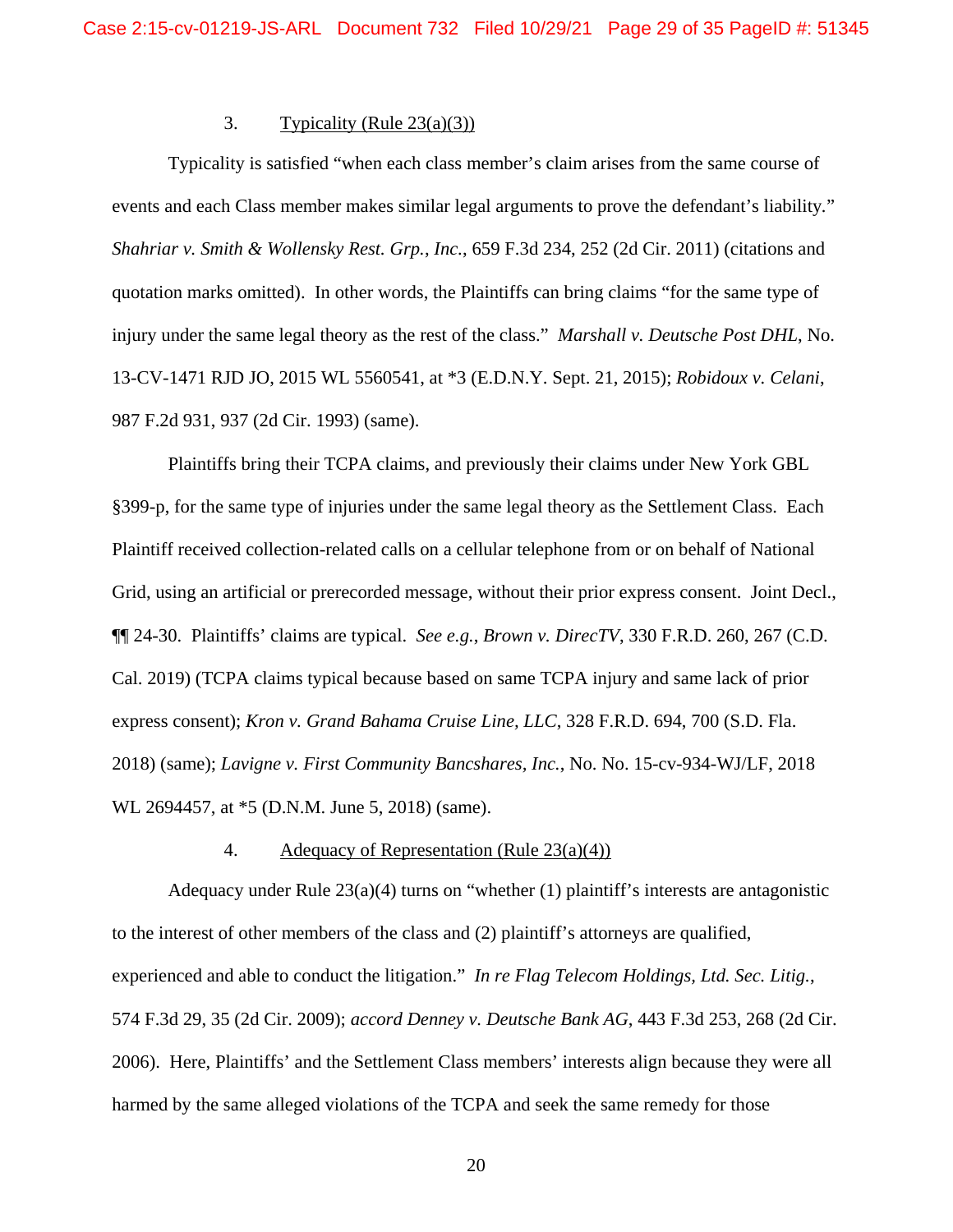violations. Plaintiffs have no conflict of interests with other Class members. *See Zyburo v. NCSPlus, Inc.*, 44 F. Supp. 3d 500, 503 (S.D.N.Y. 2014) (certifying TCPA class). Further, Plaintiffs have been actively and continually involved in this litigation, expending significant time and energy to stop National Grid's alleged unlawful actions and seek compensation for others similarly harmed. Joint Decl., ¶¶ 85-88.

The second requirement is satisfied because Plaintiffs have retained counsel who are experienced and qualified to handle these TCPA class claims. Joint Decl., ¶¶ 126-132. Class Counsel have extensive experience representing consumer and TCPA classes, *id*., and have vigorously litigated this action on behalf of the Settlement Class, conducted extensive investigation and discovery, negotiated the proposed Settlement, and have and will continue to fairly and adequately protect the interests of the Settlement Class.

#### **B. The Requirements of Rule 23(b)(3) Are Satisfied.**

In addition to the requirements of Rule 23(a), Plaintiffs seek certification of the Settlement Class under Rule 23(b)(3), which requires that "questions of law or fact common to class members predominate over any questions affecting only individual members, and that a class action is superior to other available methods for fairly and efficiently adjudicating the controversy." Fed. R. Civ. P. 23(b)(3).

#### 1. Predominance

 "The predominance inquiry 'asks whether the common, aggregation-enabling, issues in the case are more prevalent or important than the non-common, aggregation-defeating, individual issues.'" *Tyson Foods, Inc. v. Bouaphakeo*, 136 S. Ct. 1036, 1045 (2016) (citation omitted). Rule 23(b)(3)'s predominance requirement is satisfied "if resolution of some of the legal or factual questions that qualify each class member's case as a genuine controversy can be achieved through generalized proof, and if these particular issues are more substantial than the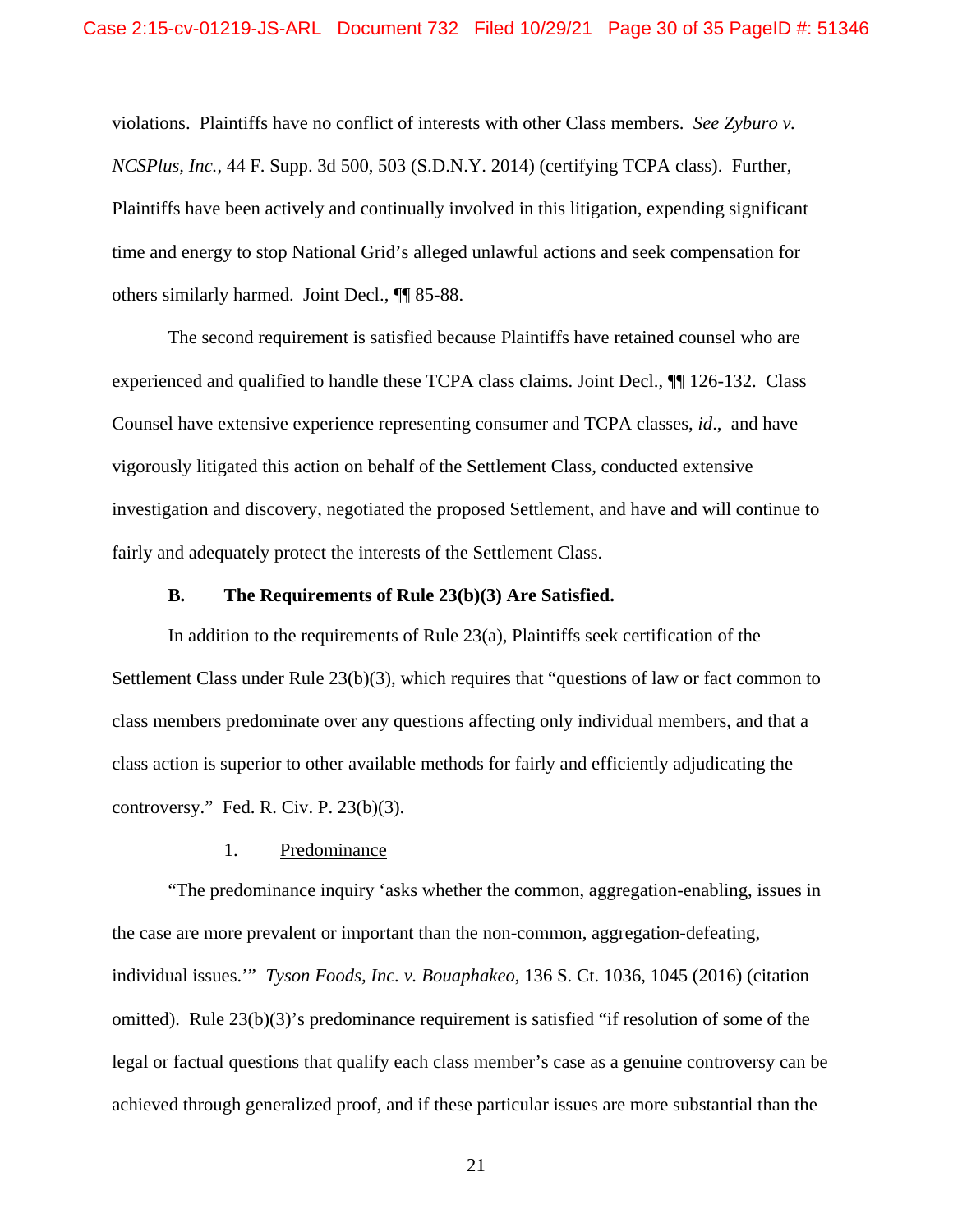issues subject only to individualized proof." *In re U.S. Foodservice Inc. Pricing Litig*., 729 F.3d 108, 118 (2d Cir. 2013) (citation and quotations omitted). Predominance is "readily met" in consumer cases where, as here, the common factual questions necessarily center upon ServCo's and ServCo's agents course of conduct. *See Amchem Prods., Inc. v. Windsor*, 521 U.S. 591, 625 (1997); *Hasemann v. Gerber Prod. Co*., 331 F.R.D. 239, 273 (E.D.N.Y. 2019) (same).

Here, the predominance requirement of Rule  $23(b)(3)$  is satisfied because common questions present a significant aspect of the case and can be resolved for all Settlement Class members in a single adjudication. Common issues predominate because the claims of the Settlement Class members arise from National Grid's and its debt collectors' alleged common practice of robo-calling consumers on their cell phones without their consent. *Melito v. American Eagle Outfitters, Inc.*, No. 14-cv-2440 (VEC), 2017 WL 3995619, at \*8 (S.D.N.Y. Sept. 11, 2017) (finding predominance for TCPA settlement class).

#### 2. Superiority

Because the claims are being certified for purposes of settlement, there are no issues with manageability. *See Amchem*, 521 U.S. at 620 ("Confronted with a request for settlement-only class certification, a district court need not inquire whether the case, if tried, would present intractable management problems … for the proposal is that there will be no trial."). And, resolution of many thousands of claims in one action is far superior to individual lawsuits and promotes consistency and efficiency of adjudication*. See In re Payment Card Interchange Fee & Merch. Disc. Antitrust Litig.*, 330 F.R.D. 11, 57 (E.D.N.Y. 2019).

### C. **The Settlement Class is Ascertainable.**

 The Settlement Class is ascertainable because "it is defined using objective criteria that establish a membership with definite boundaries." *In re Petrobras Sec. Litig*., 862 F.3d 250, 257, 264-65 (2d Cir. 2017). The criteria that define the Settlement Class here are "clearly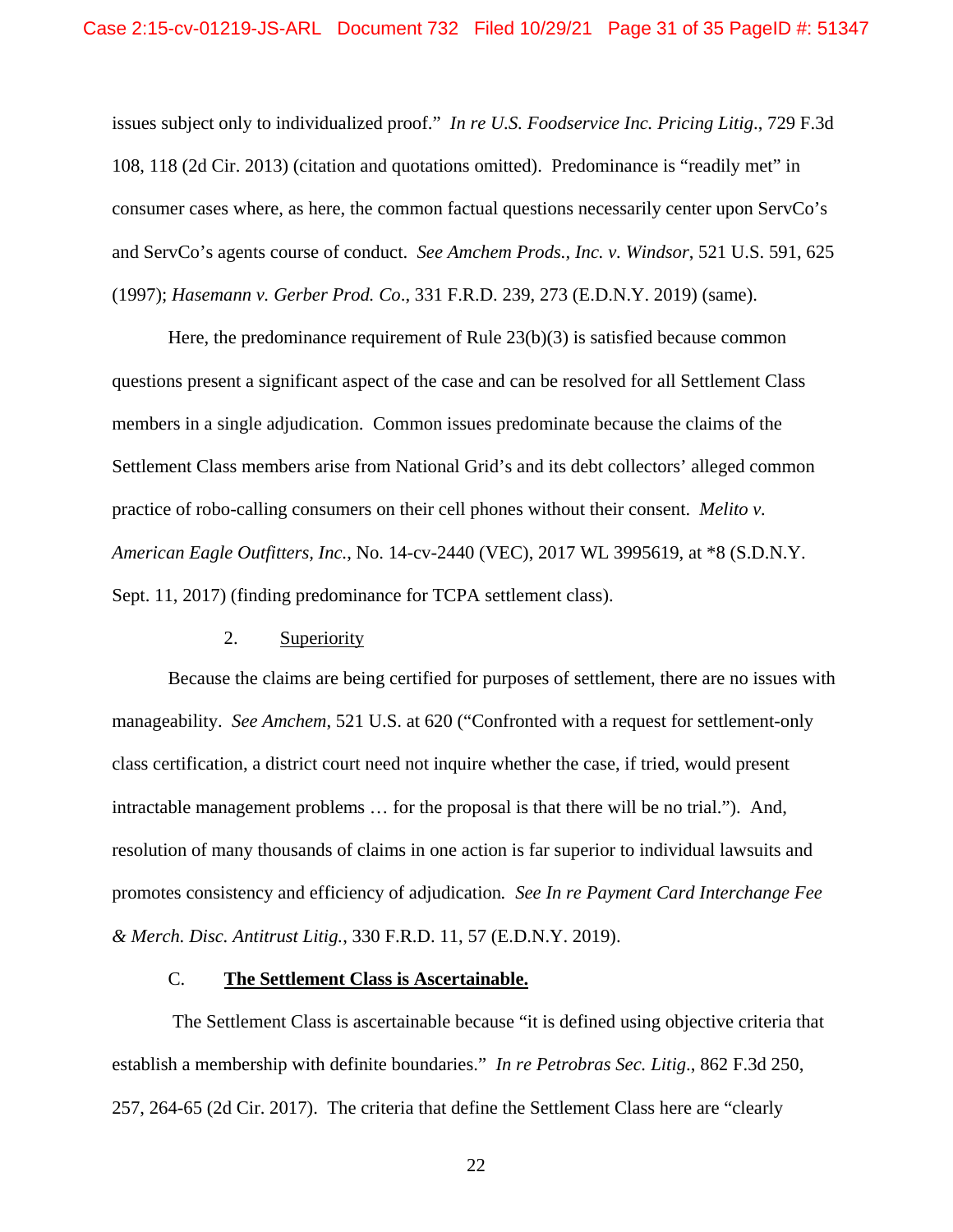objective," because they include objective metrics that inherently determine membership within the Settlement Class. Persons who received five specific types of collection-related robo-calls from National Grid or its Vendors and Third-Party Debt Collection Agencies within the Class Period are Settlement Class Members. *See* Agreement, ¶ 2.30 (Settlement Class Definition). Anyone who did not receive such calls within the Class Period is not in the Class. The Settlement Class is therefore ascertainable.<sup>6</sup>

### **IV. The Proposed Notice Plan Complies with Rule 23 and Due Process.**

The Court "must direct notice in a reasonable manner to all class members who would be bound by the proposal." Fed. R. Civ. P.  $23(e)(1)(B)$ . Where certification of a Rule  $23(b)(3)$ settlement class is sought, the notice must also comply with Rule  $23(c)(2)(B)$ , which requires:

the best notice that is practicable under the circumstances, including individual notice to all members who can be identified through reasonable effort. The notice may be by one or more of the following: United States mail, electronic means, or other appropriate means. The notice must clearly and concisely state in plain, easily understood language: (i) the nature of the action; (ii) the definition of the class certified; (iii) the class claims, issues, or defenses; (iv) that a class member may enter an appearance through an attorney if the member so desires; (v) that the court will exclude from the class any member who requests exclusion; (vi) the time and manner for requesting exclusion; and (vii) the binding effect of a class judgment on members under Rule 23(c)(3).

Fed. R. Civ. P. 23(c)(2)(B).

 $\overline{a}$ 

The Notice Plan (Agreement, ¶¶ 7.05, 8.02-8.08) meets all applicable standards. The

Notice Plan, which was designed by the Parties and Angeion, includes direct notice to Settlement

Class Members sent via mail or email, the establishment of a Settlement Website—where

Settlement Class Members can complete a Claim Form, view the full Settlement Agreement, the

detailed long-form notice, and other key case documents—and the establishment of a toll-free

telephone number where Settlement Class Members can get additional information. *Id*. The

<sup>6</sup> In addition, and as discussed above (*see* Section II. E.), the Notice Plan requires recipients of the Claim Form to certify whether they are Settlement Class Members.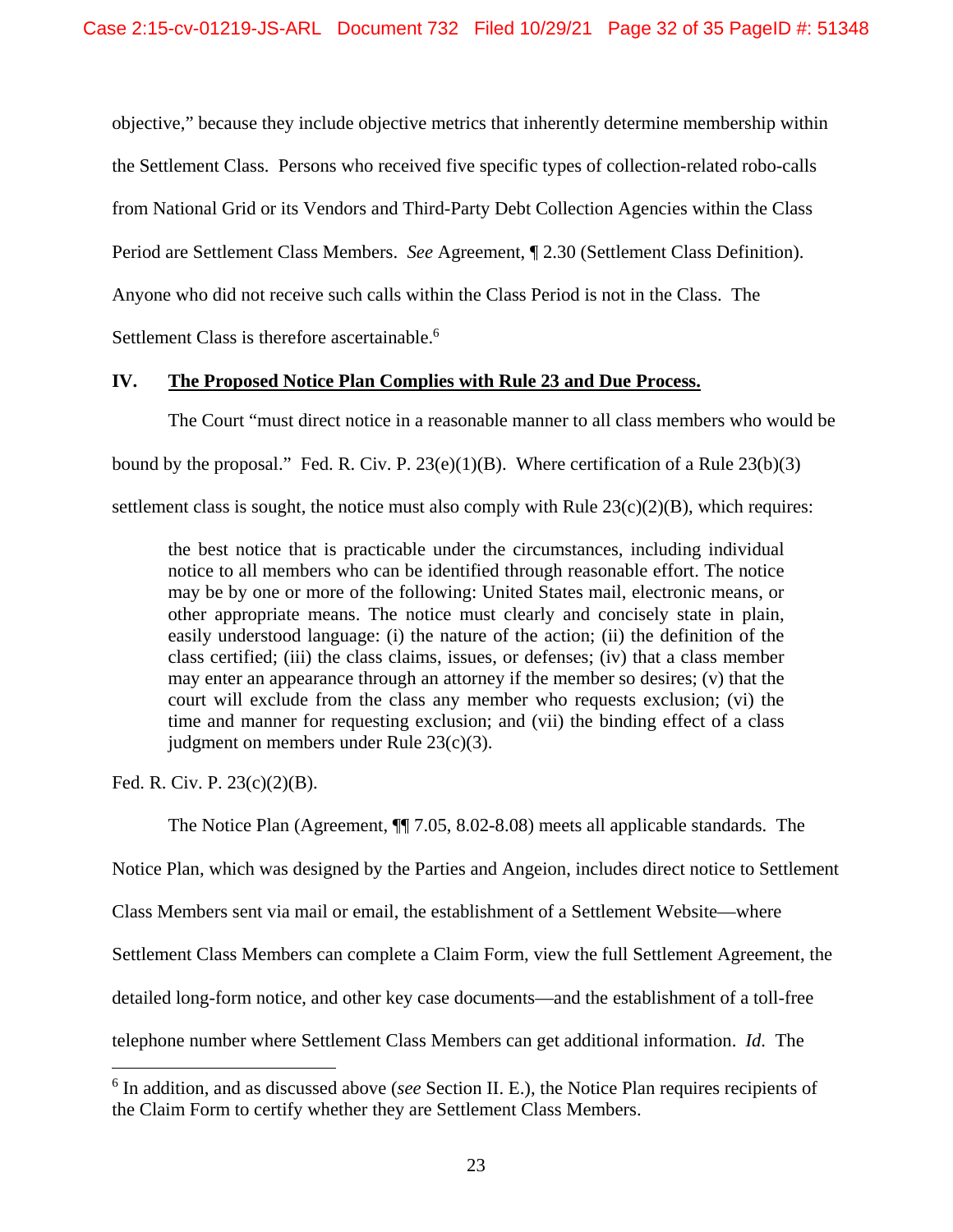proposed forms of notice (Agreement Exhibits C-G) inform Settlement Class Members, in clear and concise terms, about the nature of this case, the Settlement, and their rights, including all of the information required by Rule  $23(c)(2)(B)$ .

In addition, notice of the Settlement will be publicized in New York, Massachusetts, and Rhode Island by streaming media (*e.g.,* Pandora and iHeart radio) and social media platforms (*e.g*., Facebook and Instagram). Agreement, ¶ 8.07. The Notice Plan also includes a paid search campaign on Google to drive potential Settlement Class Members to the settlement website. *See id.*, ¶ 8.02; Weisbrot Decl., ¶ 41. The Court should approve the proposed Notice Plan.

# **V. The Court Should Schedule a Final Approval Hearing and Related Dates.**

The next steps in the settlement approval process are to notify Settlement Class Members of the Settlement and permit them to file claims, opt out or object, and then hold a Final

Approval Hearing. To those ends, the Parties propose the following schedule:

| Settlement Notice Date                                                                                                                                          | <b>February 11, 2022 or 40 days</b><br>after entry of the Preliminary<br><b>Approval Order, whichever date</b><br>is later |
|-----------------------------------------------------------------------------------------------------------------------------------------------------------------|----------------------------------------------------------------------------------------------------------------------------|
| Last day for Plaintiffs and Settlement Class Counsel to<br>file motion for attorneys' fees, expenses, and service<br>awards                                     | 60 days after Settlement Notice<br>Date                                                                                    |
| Last day for Settlement Class Member to file Claim<br>Forms (excluding time set forth in the Settlement to<br>correct errors or omissions in filed Claim Forms) | <b>90 days after Settlement Notice</b><br>Date                                                                             |
| <b>Opt-Out Deadline/Objection Deadline</b>                                                                                                                      | <b>90 days after Settlement Notice</b><br>Date                                                                             |
| Last day for the parties to file any motions for final<br>settlement approval, including any responses to<br>objections                                         | 14 days before the Final<br><b>Approval Hearing</b>                                                                        |
| Final Approval Hearing                                                                                                                                          | . 2022                                                                                                                     |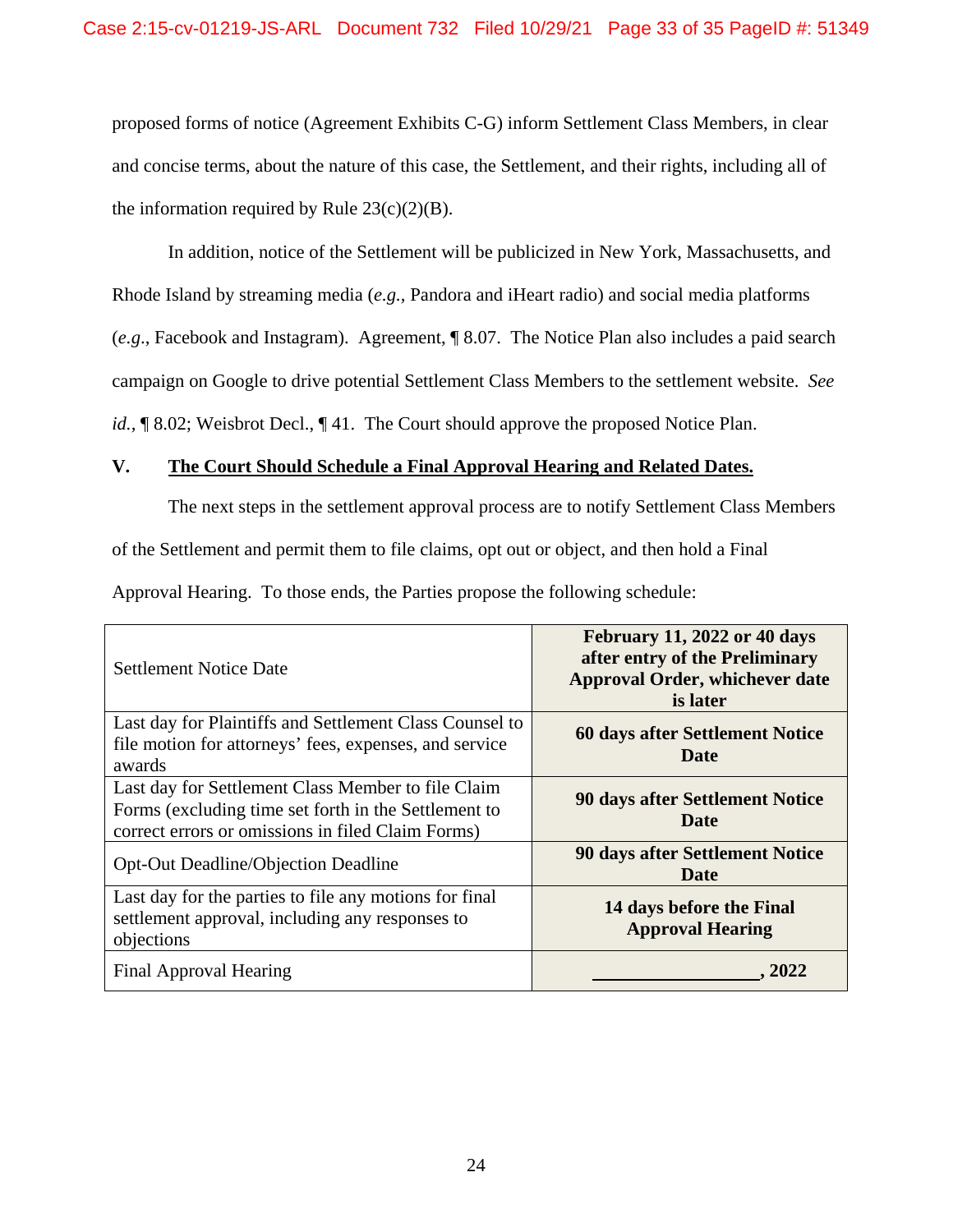#### **CONCLUSION**

For the reasons set forth above and in the accompanying materials, Plaintiffs respectfully request that the Court enter an order: (1) granting preliminary approval of the proposed Settlement; (2) holding that it will likely certify the Settlement Class for settlement purposes; (3) appointing Plaintiffs as Class Representatives representing the Settlement Class; (4) appointing Class Counsel for the Settlement Class; (5) approving the proposed Notice Plan, including the proposed forms of notice, and directing that notice be disseminated pursuant to such Notice Plan and Fed. R. Civ. P. 23(e)(1); (6) appointing Angeion as the Claims Administrator and directing Angeion to carry out the duties and responsibilities of the Claims Administrator specified in the Settlement; (7) setting deadlines for Settlement Class Members to submit claims for settlement payments, to request exclusion from the Settlement Class, or to object to the Settlement; (8) staying all non-Settlement-related proceedings in this lawsuit pending final approval of the Settlement; and (9) scheduling a Final Approval Hearing and related dates in connection with the final approval of the Settlement pursuant to Fed. R. Civ. P. 23(e)(2).

Dated: October 29, 2021 Respectfully submitted,

By: \_\_*/s/ Jonathan D. Selbin* Jonathan D. Selbin

LIEFF CABRASER HEIMANN & BERNSTEIN, LLP Jonathan D. Selbin Email: jselbin@lchb.com Douglas I. Cuthbertson Email: dcuthbertson@lchb.com John T. Nicolaou Email: jnicolaou@lchb.com Avery S. Halfon Email: ahalfon@lchb.com 250 Hudson Street, 8th Floor New York, NY 10013-1413 Telephone: (212) 355-9500